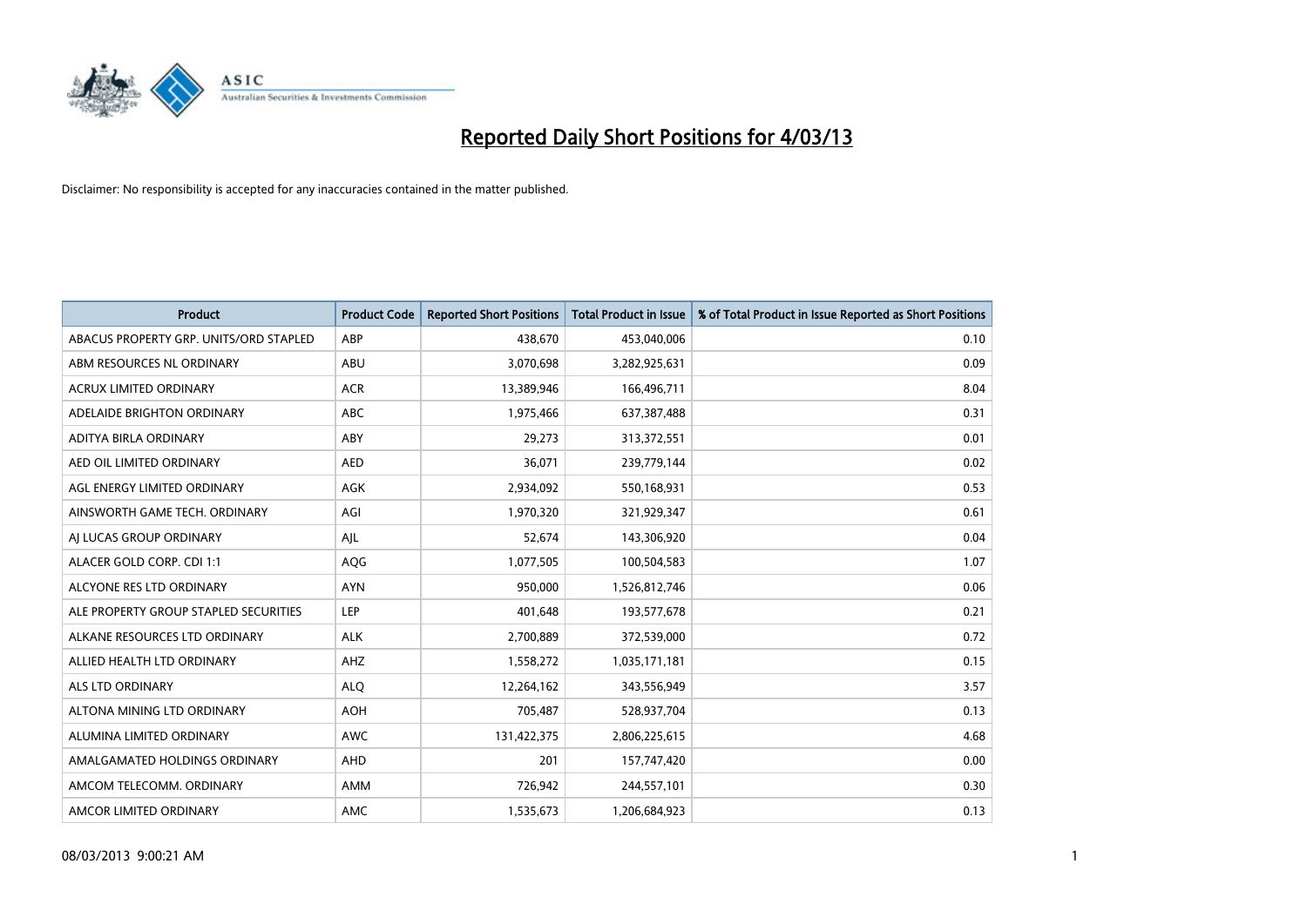

| <b>Product</b>                            | <b>Product Code</b> | <b>Reported Short Positions</b> | <b>Total Product in Issue</b> | % of Total Product in Issue Reported as Short Positions |
|-------------------------------------------|---------------------|---------------------------------|-------------------------------|---------------------------------------------------------|
| AMP LIMITED ORDINARY                      | AMP                 | 7,704,513                       | 2,930,423,546                 | 0.26                                                    |
| AMPELLA MINING ORDINARY                   | <b>AMX</b>          | 4,897,547                       | 248,000,493                   | 1.97                                                    |
| ANGLOGOLD ASHANTI CDI 5:1                 | AGG                 | 319,496                         | 89,207,765                    | 0.36                                                    |
| ANSELL LIMITED ORDINARY                   | <b>ANN</b>          | 7,180,032                       | 130,768,652                   | 5.49                                                    |
| ANTARES ENERGY LTD ORDINARY               | <b>AZZ</b>          | 483,204                         | 257,000,000                   | 0.19                                                    |
| ANZ BANKING GRP LTD ORDINARY              | <b>ANZ</b>          | 4,124,914                       | 2,743,607,474                 | 0.15                                                    |
| APA GROUP STAPLED SECURITIES              | <b>APA</b>          | 5,808,773                       | 827,350,325                   | 0.70                                                    |
| APN NEWS & MEDIA ORDINARY                 | <b>APN</b>          | 12,702,966                      | 661,526,586                   | 1.92                                                    |
| AQUARIUS PLATINUM. ORDINARY               | <b>AOP</b>          | 11,504,606                      | 486,851,336                   | 2.36                                                    |
| AQUILA RESOURCES ORDINARY                 | AQA                 | 10,370,913                      | 411,804,442                   | 2.52                                                    |
| ARAFURA RESOURCE LTD ORDINARY             | <b>ARU</b>          | 381,677                         | 441,270,644                   | 0.09                                                    |
| ARB CORPORATION ORDINARY                  | ARP                 | 116,202                         | 72,481,302                    | 0.16                                                    |
| ARDENT LEISURE GROUP STAPLED SECURITIES   | AAD                 | 2,978,907                       | 397,774,513                   | 0.75                                                    |
| ARISTOCRAT LEISURE ORDINARY               | ALL                 | 9,120,891                       | 551,418,047                   | 1.65                                                    |
| ARRIUM LTD ORDINARY                       | ARI                 | 10,128,866                      | 1,351,527,328                 | 0.75                                                    |
| ASCIANO LIMITED ORDINARY                  | <b>AIO</b>          | 5,937,219                       | 975,385,664                   | 0.61                                                    |
| ASG GROUP LIMITED ORDINARY                | ASZ                 | 1,787,352                       | 206,720,839                   | 0.86                                                    |
| ASPEN GROUP ORD/UNITS STAPLED             | APZ                 | 315,812                         | 1,192,803,491                 | 0.03                                                    |
| ASPIRE MINING LTD ORDINARY                | <b>AKM</b>          | 40,949                          | 655,594,556                   | 0.01                                                    |
| ASTRO JAP PROP GROUP STAPLED US PROHIBIT. | AJA                 | 9.399                           | 67,211,752                    | 0.01                                                    |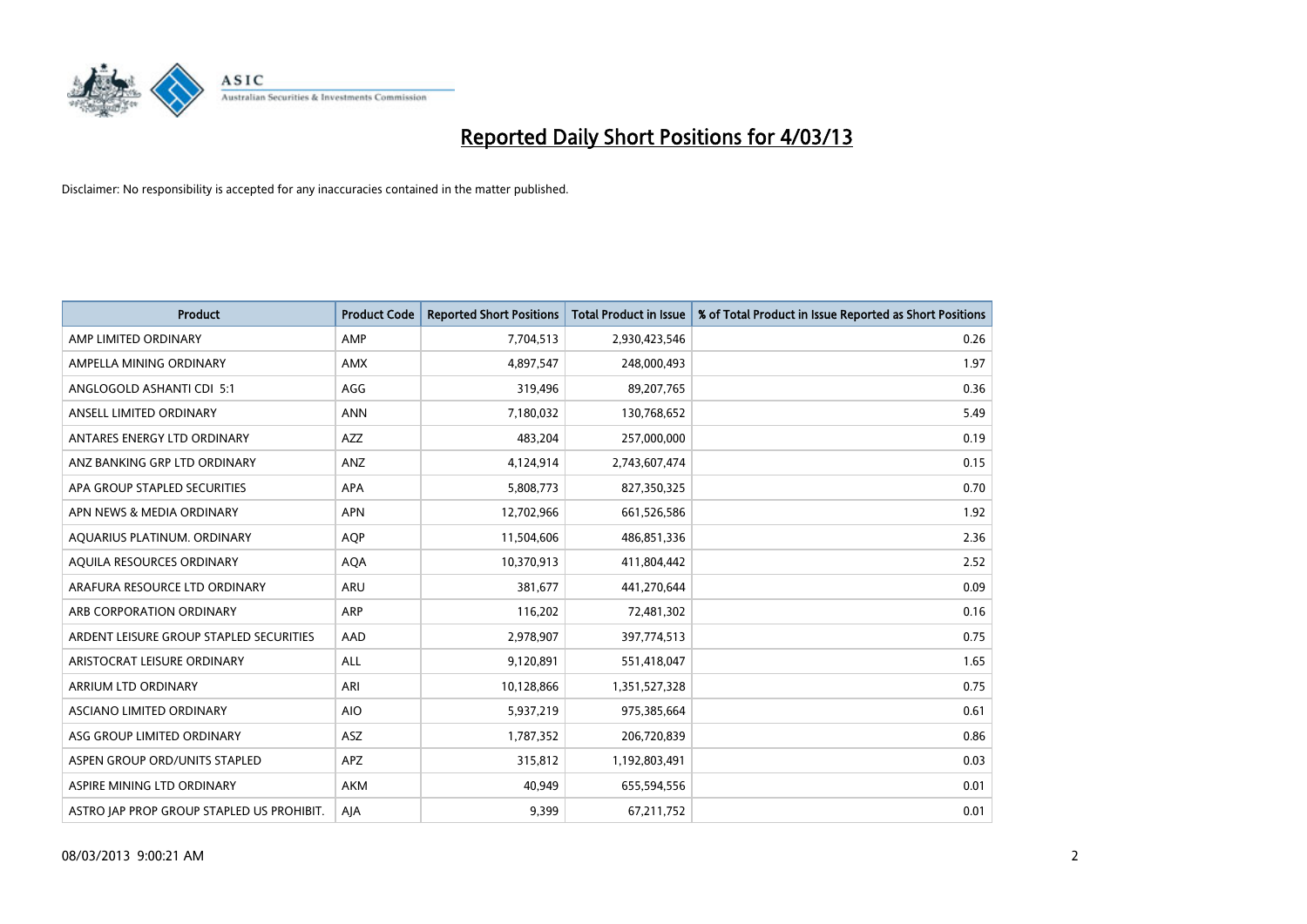

| <b>Product</b>                       | <b>Product Code</b> | <b>Reported Short Positions</b> | <b>Total Product in Issue</b> | % of Total Product in Issue Reported as Short Positions |
|--------------------------------------|---------------------|---------------------------------|-------------------------------|---------------------------------------------------------|
| ASX LIMITED ORDINARY                 | <b>ASX</b>          | 3,189,467                       | 175,136,729                   | 1.82                                                    |
| ATLAS IRON LIMITED ORDINARY          | <b>AGO</b>          | 12,593,039                      | 909,718,409                   | 1.38                                                    |
| AUGUR RESOURCES LTD ORDINARY         | <b>AUK</b>          | 580,000                         | 205, 281, 798                 | 0.28                                                    |
| AURIZON HOLDINGS LTD ORDINARY        | <b>AZI</b>          | 6,821,408                       | 2,137,284,503                 | 0.32                                                    |
| <b>AURORA OIL &amp; GAS ORDINARY</b> | <b>AUT</b>          | 7,431,351                       | 447,885,778                   | 1.66                                                    |
| AUSDRILL LIMITED ORDINARY            | ASL                 | 4,292,554                       | 309,451,963                   | 1.39                                                    |
| AUSENCO LIMITED ORDINARY             | AAX                 | 996,529                         | 123,527,574                   | 0.81                                                    |
| <b>AUSTAL LIMITED ORDINARY</b>       | ASB                 | 450,230                         | 346,007,639                   | 0.13                                                    |
| AUSTBROKERS HOLDINGS ORDINARY        | <b>AUB</b>          | 11,465                          | 57,568,703                    | 0.02                                                    |
| AUSTIN ENGINEERING ORDINARY          | ANG                 | 456,241                         | 72,344,403                    | 0.63                                                    |
| AUSTRALAND PROPERTY STAPLED SECURITY | <b>ALZ</b>          | 230,502                         | 576,846,597                   | 0.04                                                    |
| AUSTRALIAN AGRICULT. ORDINARY        | AAC                 | 1,082,749                       | 312,905,085                   | 0.35                                                    |
| AUSTRALIAN INFRASTR, UNITS/ORDINARY  | <b>AIX</b>          | 4,063,552                       | 620,733,944                   | 0.65                                                    |
| AUSTRALIAN PHARM, ORDINARY           | API                 | 225,681                         | 488,115,883                   | 0.05                                                    |
| AVIENNINGS LIMITED ORDINARY          | <b>AVI</b>          | 121,391                         | 274,588,694                   | 0.04                                                    |
| AWE LIMITED ORDINARY                 | <b>AWE</b>          | 3,628,236                       | 522,116,985                   | 0.69                                                    |
| AZIMUTH RES LTD ORDINARY             | <b>AZH</b>          | 2,074,499                       | 430,626,680                   | 0.48                                                    |
| <b>BANDANNA ENERGY ORDINARY</b>      | <b>BND</b>          | 23,399,441                      | 528,481,199                   | 4.43                                                    |
| <b>BANK OF OUEENSLAND, ORDINARY</b>  | <b>BOQ</b>          | 4,640,467                       | 312,878,919                   | 1.48                                                    |
| <b>BASE RES LIMITED ORDINARY</b>     | <b>BSE</b>          | 459.464                         | 560,440,029                   | 0.08                                                    |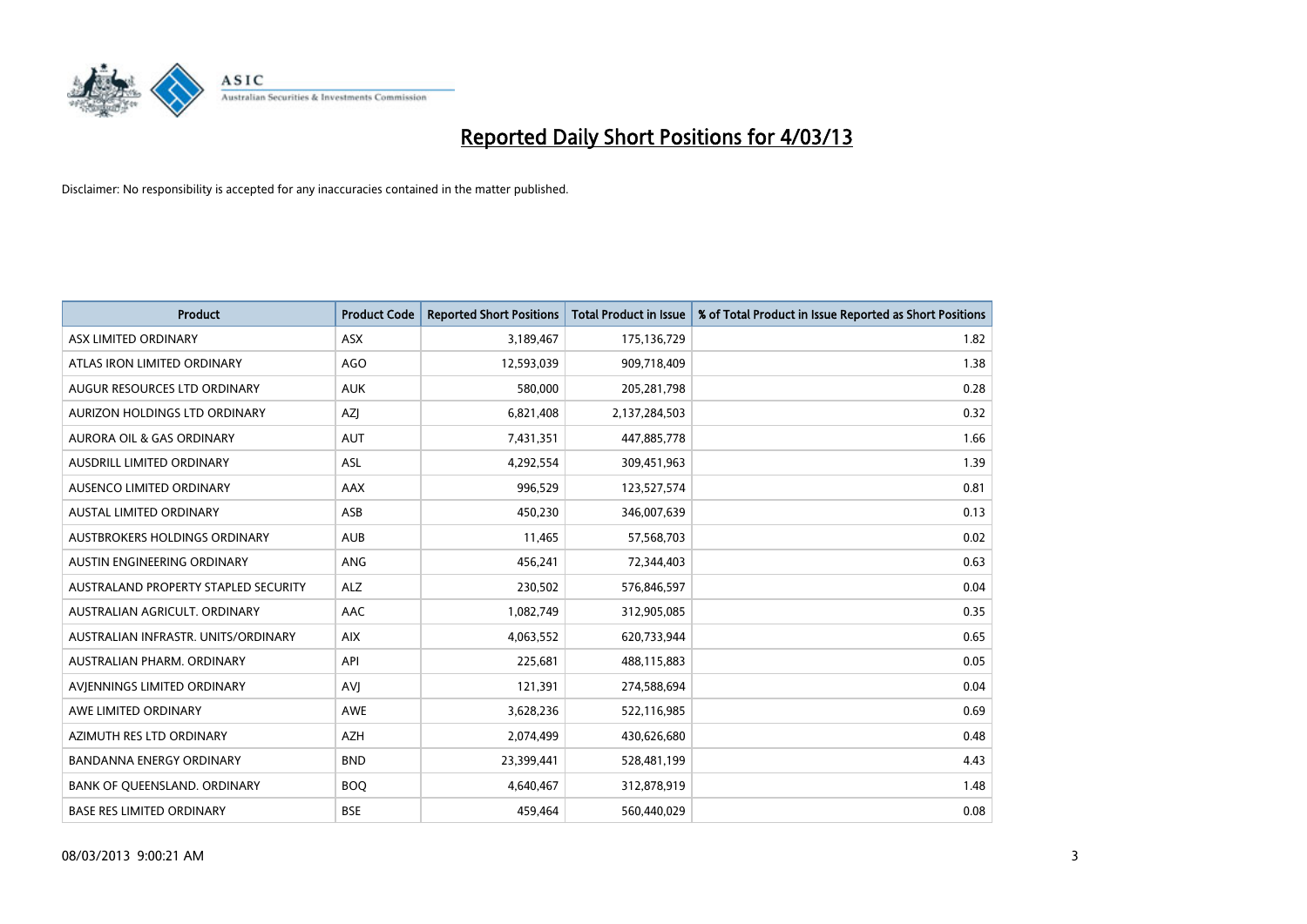

| <b>Product</b>                                | <b>Product Code</b> | <b>Reported Short Positions</b> | <b>Total Product in Issue</b> | % of Total Product in Issue Reported as Short Positions |
|-----------------------------------------------|---------------------|---------------------------------|-------------------------------|---------------------------------------------------------|
| <b>BATHURST RESOURCES ORDINARY</b>            | <b>BTU</b>          | 28,673,254                      | 697,247,997                   | 4.11                                                    |
| BC IRON LIMITED ORDINARY                      | <b>BCI</b>          | 153,156                         | 122,729,384                   | 0.12                                                    |
| BEACH ENERGY LIMITED ORDINARY                 | <b>BPT</b>          | 14,955,586                      | 1,263,677,572                 | 1.18                                                    |
| BEADELL RESOURCE LTD ORDINARY                 | <b>BDR</b>          | 23,568,567                      | 742,204,752                   | 3.18                                                    |
| BEGA CHEESE LTD ORDINARY                      | <b>BGA</b>          | 101,000                         | 151,866,050                   | 0.07                                                    |
| BENDIGO AND ADELAIDE ORDINARY                 | <b>BEN</b>          | 9,370,865                       | 402,442,109                   | 2.33                                                    |
| BERKELEY RESOURCES ORDINARY                   | <b>BKY</b>          | 179,238                         | 179,393,273                   | 0.10                                                    |
| BETASHARESCASHETF ETF UNITS                   | AAA                 | 100,000                         | 2,580,000                     | 3.88                                                    |
| BHP BILLITON LIMITED ORDINARY                 | <b>BHP</b>          | 11,955,986                      | 3,211,691,105                 | 0.37                                                    |
| <b>BILLABONG ORDINARY</b>                     | <b>BBG</b>          | 7,858,598                       | 478,944,292                   | 1.64                                                    |
| <b>BLACKMORES LIMITED ORDINARY</b>            | <b>BKL</b>          | 2,785                           | 16,909,231                    | 0.02                                                    |
| <b>BLACKTHORN RESOURCES ORD US PROHIBITED</b> | <b>BTR</b>          | 118,338                         | 164,285,950                   | 0.07                                                    |
| <b>BLUESCOPE STEEL LTD ORDINARY</b>           | <b>BSL</b>          | 954,400                         | 558,243,305                   | 0.17                                                    |
| <b>BOART LONGYEAR ORDINARY</b>                | <b>BLY</b>          | 7,660,178                       | 461,163,412                   | 1.66                                                    |
| BORAL LIMITED, ORDINARY                       | <b>BLD</b>          | 26,740,577                      | 766,370,951                   | 3.49                                                    |
| <b>BRADKEN LIMITED ORDINARY</b>               | <b>BKN</b>          | 10,787,707                      | 169,240,662                   | 6.37                                                    |
| <b>BRAMBLES LIMITED ORDINARY</b>              | <b>BXB</b>          | 1,952,039                       | 1,556,665,009                 | 0.13                                                    |
| BREVILLE GROUP LTD ORDINARY                   | <b>BRG</b>          | 184,108                         | 130,095,322                   | 0.14                                                    |
| <b>BRICKWORKS LIMITED ORDINARY</b>            | <b>BKW</b>          | 12,925                          | 147,818,132                   | 0.01                                                    |
| <b>BROCKMAN MINING LTD ORDINARY</b>           | <b>BCK</b>          | 91,872                          | 7.894.482.131                 | 0.00                                                    |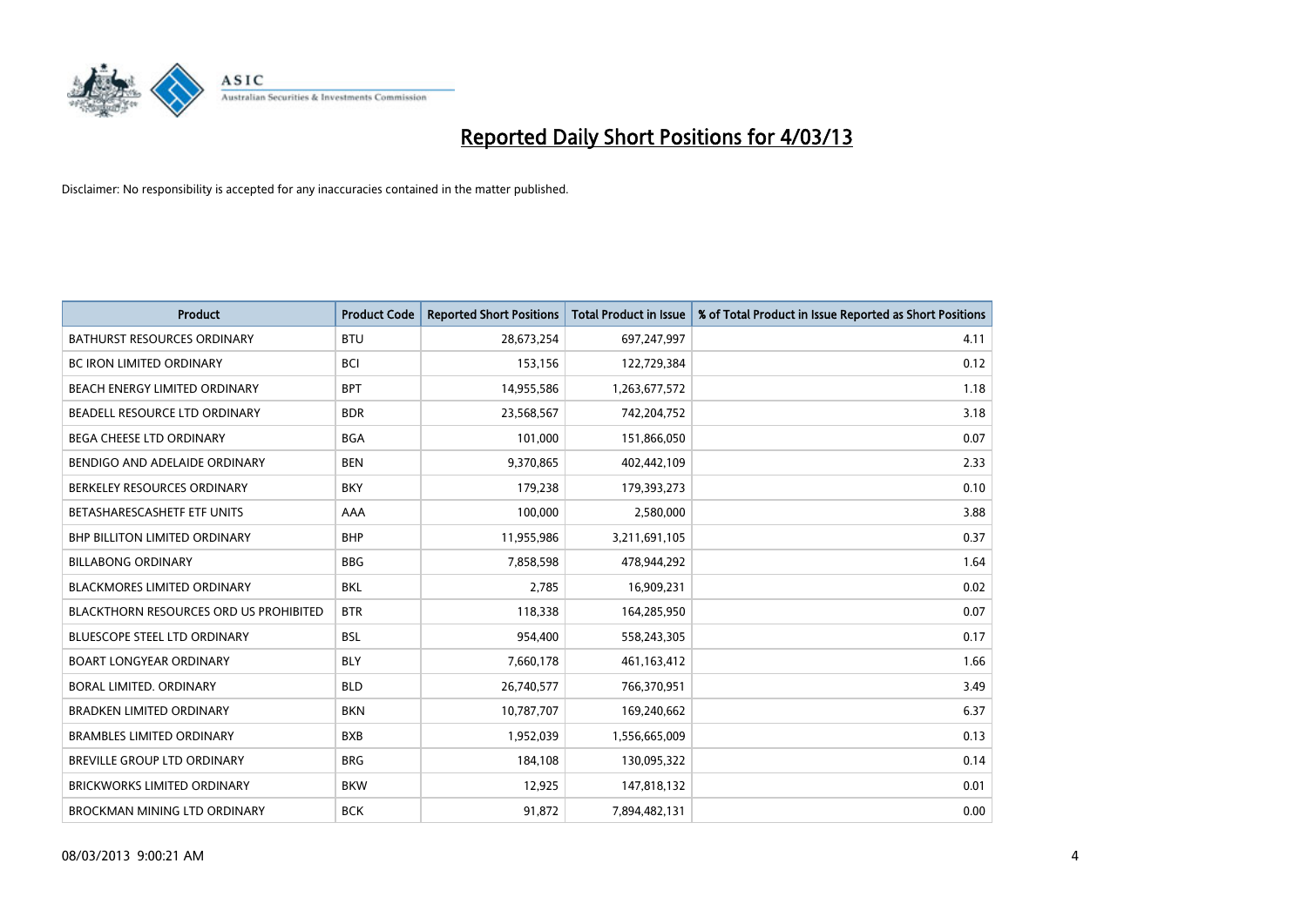

| <b>Product</b>                          | <b>Product Code</b> | <b>Reported Short Positions</b> | <b>Total Product in Issue</b> | % of Total Product in Issue Reported as Short Positions |
|-----------------------------------------|---------------------|---------------------------------|-------------------------------|---------------------------------------------------------|
| BT INVESTMENT MNGMNT ORDINARY           | <b>BTT</b>          | 2                               | 274,214,460                   | 0.00                                                    |
| BUCCANEER ENERGY LTD ORDINARY           | <b>BCC</b>          | 1,000,000                       | 1,519,445,371                 | 0.07                                                    |
| <b>BURU ENERGY ORDINARY</b>             | <b>BRU</b>          | 18,275,505                      | 273,912,685                   | 6.67                                                    |
| <b>BWP TRUST ORDINARY UNITS</b>         | <b>BWP</b>          | 1,954,929                       | 537,753,954                   | 0.36                                                    |
| <b>CABCHARGE AUSTRALIA ORDINARY</b>     | CAB                 | 7,178,466                       | 120,430,683                   | 5.96                                                    |
| <b>CALIBRE GROUP LTD ORDINARY</b>       | CGH                 | 848,313                         | 307,378,401                   | 0.28                                                    |
| CALTEX AUSTRALIA ORDINARY               | <b>CTX</b>          | 5,160,545                       | 270,000,000                   | 1.91                                                    |
| CAPE LAMBERT RES LTD ORDINARY           | <b>CFE</b>          | 1,132,036                       | 687,533,792                   | 0.16                                                    |
| CARABELLA RES LTD ORDINARY              | <b>CLR</b>          | 53,326                          | 152,361,547                   | 0.03                                                    |
| <b>CARBON ENERGY ORDINARY</b>           | <b>CNX</b>          | 48,071                          | 779,807,322                   | 0.01                                                    |
| CARDNO LIMITED ORDINARY                 | CDD                 | 6,806,788                       | 142,270,550                   | 4.78                                                    |
| CARNARVON PETROLEUM ORDINARY            | <b>CVN</b>          | 90,115                          | 937,857,700                   | 0.01                                                    |
| CARSALES.COM LTD ORDINARY               | <b>CRZ</b>          | 4,416,906                       | 235,783,495                   | 1.87                                                    |
| <b>CASH CONVERTERS ORDINARY</b>         | CCV                 | 16,549                          | 423,861,025                   | 0.00                                                    |
| CENTRAL PETROLEUM ORDINARY              | <b>CTP</b>          | 1,793,171                       | 1,388,978,845                 | 0.13                                                    |
| CERAMIC FUEL CELLS ORDINARY             | CFU                 | 74,652                          | 1,559,231,320                 | 0.00                                                    |
| CFS RETAIL TRUST GRP STAPLED SECURITIES | <b>CFX</b>          | 50,273,151                      | 2,828,495,659                 | 1.78                                                    |
| CHALLENGER DIV.PRO. STAPLED UNITS       | <b>CDI</b>          | 112,067                         | 214,101,013                   | 0.05                                                    |
| <b>CHALLENGER LIMITED ORDINARY</b>      | <b>CGF</b>          | 2,311,126                       | 534,607,512                   | 0.43                                                    |
| <b>CHANDLER MACLEOD LTD ORDINARY</b>    | <b>CMG</b>          | 299.999                         | 469,679,390                   | 0.06                                                    |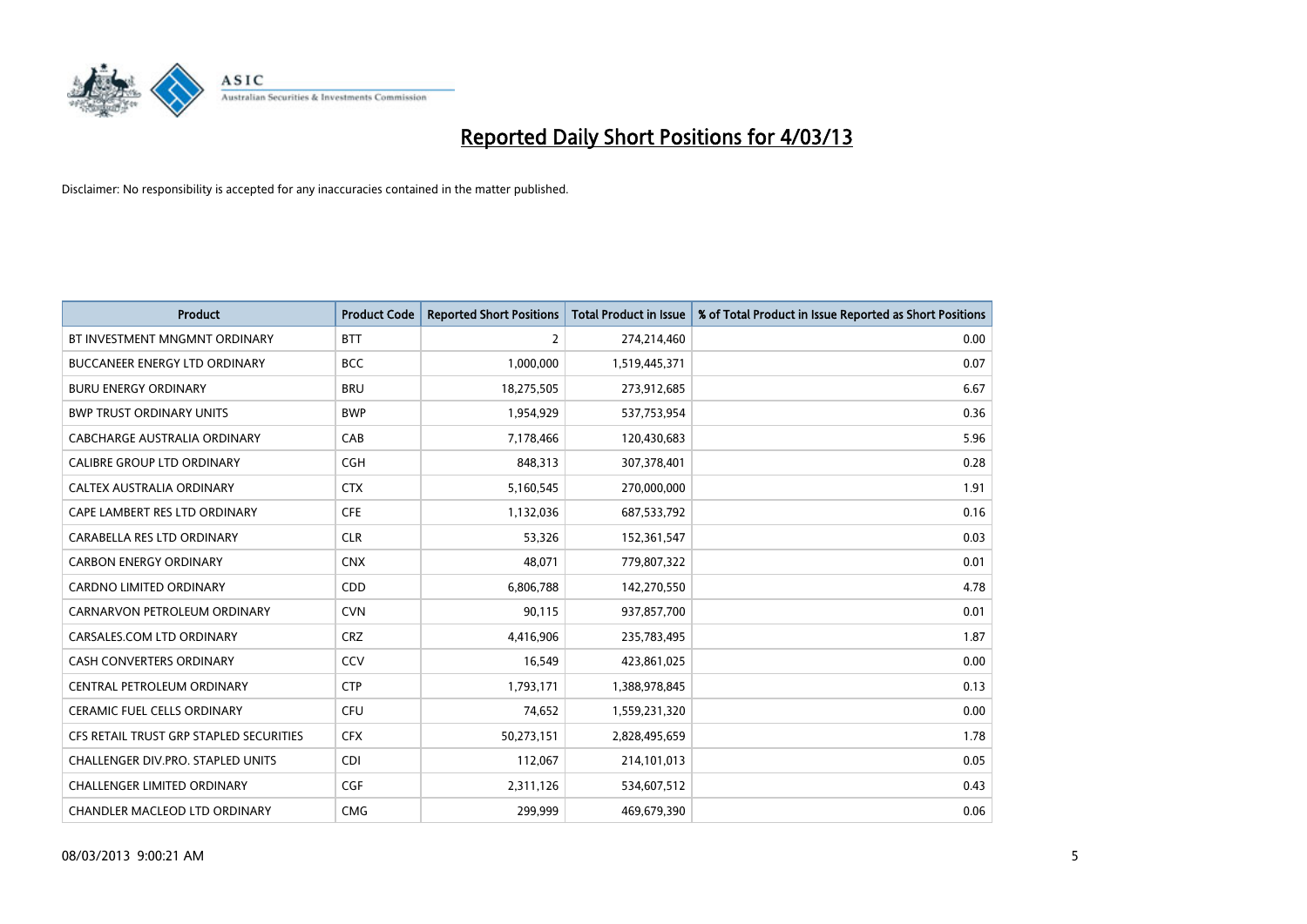

| <b>Product</b>                          | <b>Product Code</b> | <b>Reported Short Positions</b> | <b>Total Product in Issue</b> | % of Total Product in Issue Reported as Short Positions |
|-----------------------------------------|---------------------|---------------------------------|-------------------------------|---------------------------------------------------------|
| CHARTER HALL GROUP STAPLED US PROHIBIT. | <b>CHC</b>          | 377,281                         | 298,860,383                   | 0.13                                                    |
| <b>CHARTER HALL RETAIL UNITS</b>        | <b>COR</b>          | 819,693                         | 337,582,974                   | 0.24                                                    |
| <b>CHORUS LIMITED ORDINARY</b>          | <b>CNU</b>          | 450,271                         | 385,082,123                   | 0.12                                                    |
| CITIGOLD CORP LTD ORDINARY              | <b>CTO</b>          | 153,427                         | 1,352,907,765                 | 0.01                                                    |
| COAL OF AFRICA LTD ORDINARY             | <b>CZA</b>          | 5,998                           | 1,048,368,613                 | 0.00                                                    |
| <b>COALSPUR MINES LTD ORDINARY</b>      | <b>CPL</b>          | 14,563,316                      | 634,148,901                   | 2.30                                                    |
| COCA-COLA AMATIL ORDINARY               | <b>CCL</b>          | 2,206,909                       | 762,133,414                   | 0.29                                                    |
| COCHLEAR LIMITED ORDINARY               | <b>COH</b>          | 4,431,377                       | 57,036,329                    | 7.77                                                    |
| COCKATOO COAL ORDINARY                  | <b>COK</b>          | 12,948,112                      | 1,016,746,908                 | 1.27                                                    |
| <b>CODAN LIMITED ORDINARY</b>           | <b>CDA</b>          | 305,691                         | 176,926,104                   | 0.17                                                    |
| <b>COLLINS FOODS LTD ORDINARY</b>       | <b>CKF</b>          | 510,719                         | 93,000,003                    | 0.55                                                    |
| COMMONWEALTH BANK, ORDINARY             | <b>CBA</b>          | 8,692,551                       | 1,609,180,841                 | 0.54                                                    |
| COMMONWEALTH BANK, PERP.EXC.(PERLS VI)  | <b>CBAPC</b>        | 2,287                           | 20,000,000                    | 0.01                                                    |
| <b>COMMONWEALTH PROP ORDINARY UNITS</b> | <b>CPA</b>          | 10,930,481                      | 2,347,003,413                 | 0.47                                                    |
| <b>COMPASS RESOURCES ORDINARY</b>       | <b>CMR</b>          | 7,472                           | 1,403,744,100                 | 0.00                                                    |
| COMPUTERSHARE LTD ORDINARY              | <b>CPU</b>          | 11,419,941                      | 555,664,059                   | 2.06                                                    |
| <b>COOPER ENERGY LTD ORDINARY</b>       | <b>COE</b>          | 165,614                         | 329,034,654                   | 0.05                                                    |
| CORP TRAVEL LIMITED ORDINARY            | <b>CTD</b>          | 134,863                         | 74,971,020                    | 0.18                                                    |
| <b>CREDIT CORP GROUP ORDINARY</b>       | <b>CCP</b>          | 15,989                          | 45,932,899                    | 0.03                                                    |
| <b>CROMWELL PROP STAPLED SECURITIES</b> | <b>CMW</b>          | 31,711                          | 1,460,982,142                 | 0.00                                                    |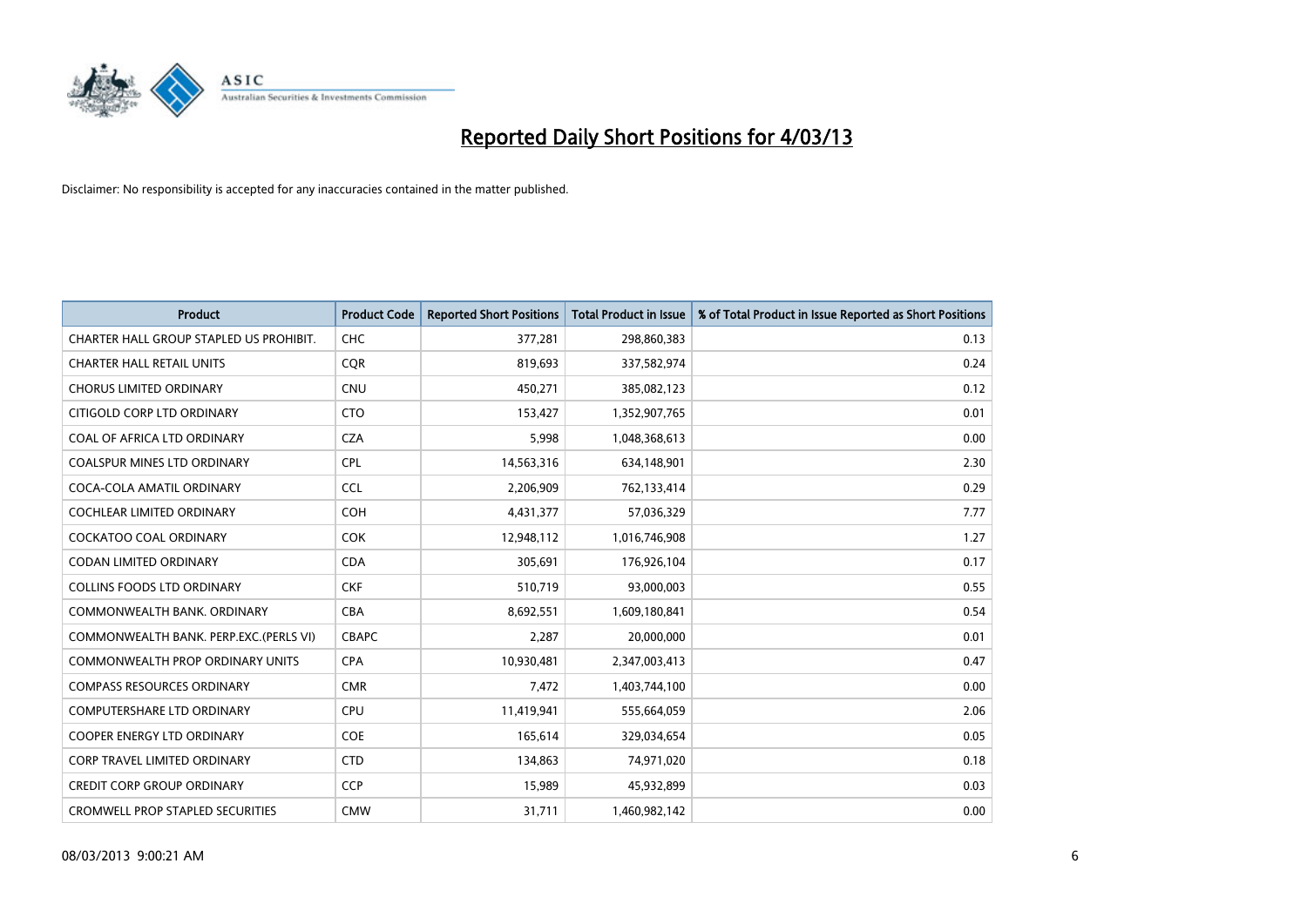

| <b>Product</b>                       | <b>Product Code</b> | <b>Reported Short Positions</b> | <b>Total Product in Issue</b> | % of Total Product in Issue Reported as Short Positions |
|--------------------------------------|---------------------|---------------------------------|-------------------------------|---------------------------------------------------------|
| <b>CROWN LIMITED ORDINARY</b>        | <b>CWN</b>          | 5,836,073                       | 728,394,185                   | 0.80                                                    |
| <b>CSG LIMITED ORDINARY</b>          | CSV                 | 323,513                         | 278,155,477                   | 0.12                                                    |
| <b>CSL LIMITED ORDINARY</b>          | <b>CSL</b>          | 801,331                         | 498,199,305                   | 0.16                                                    |
| <b>CSR LIMITED ORDINARY</b>          | <b>CSR</b>          | 45,449,053                      | 506,000,315                   | 8.98                                                    |
| <b>CUDECO LIMITED ORDINARY</b>       | CDU                 | 2,838,169                       | 199,877,294                   | 1.42                                                    |
| DART ENERGY LTD ORDINARY             | <b>DTE</b>          | 16,136,845                      | 878,668,388                   | 1.84                                                    |
| DAVID JONES LIMITED ORDINARY         | <b>DIS</b>          | 61,365,076                      | 531,788,775                   | 11.54                                                   |
| <b>DECMIL GROUP LIMITED ORDINARY</b> | <b>DCG</b>          | 879,286                         | 168,203,219                   | 0.52                                                    |
| DEEP YELLOW LIMITED ORDINARY         | <b>DYL</b>          | 500,000                         | 1,553,507,294                 | 0.03                                                    |
| DEXUS PROPERTY GROUP STAPLED UNITS   | <b>DXS</b>          | 7,728,790                       | 4,839,024,176                 | 0.16                                                    |
| DISCOVERY METALS LTD ORDINARY        | <b>DML</b>          | 2,527,429                       | 486,986,451                   | 0.52                                                    |
| DOMINO PIZZA ENTERPR ORDINARY        | <b>DMP</b>          | 63,090                          | 70,192,674                    | 0.09                                                    |
| DORAY MINERALS LTD ORDINARY          | <b>DRM</b>          | 73,633                          | 141,866,768                   | 0.05                                                    |
| DOWNER EDI LIMITED ORDINARY          | <b>DOW</b>          | 3,424,845                       | 429,100,296                   | 0.80                                                    |
| DRILLSEARCH ENERGY ORDINARY          | <b>DLS</b>          | 1,390,235                       | 427,353,371                   | 0.33                                                    |
| DUET GROUP STAPLED US PROHIBIT.      | <b>DUE</b>          | 8,504,340                       | 1,169,314,842                 | 0.73                                                    |
| DULUXGROUP LIMITED ORDINARY          | <b>DLX</b>          | 6,658,045                       | 374,507,181                   | 1.78                                                    |
| DWS LTD ORDINARY                     | <b>DWS</b>          | 303,421                         | 132,362,763                   | 0.23                                                    |
| ECHO ENTERTAINMENT ORDINARY          | <b>EGP</b>          | 7,623,926                       | 825,672,730                   | 0.92                                                    |
| ELDERS LIMITED ORDINARY              | <b>ELD</b>          | 16,457,096                      | 448,598,480                   | 3.67                                                    |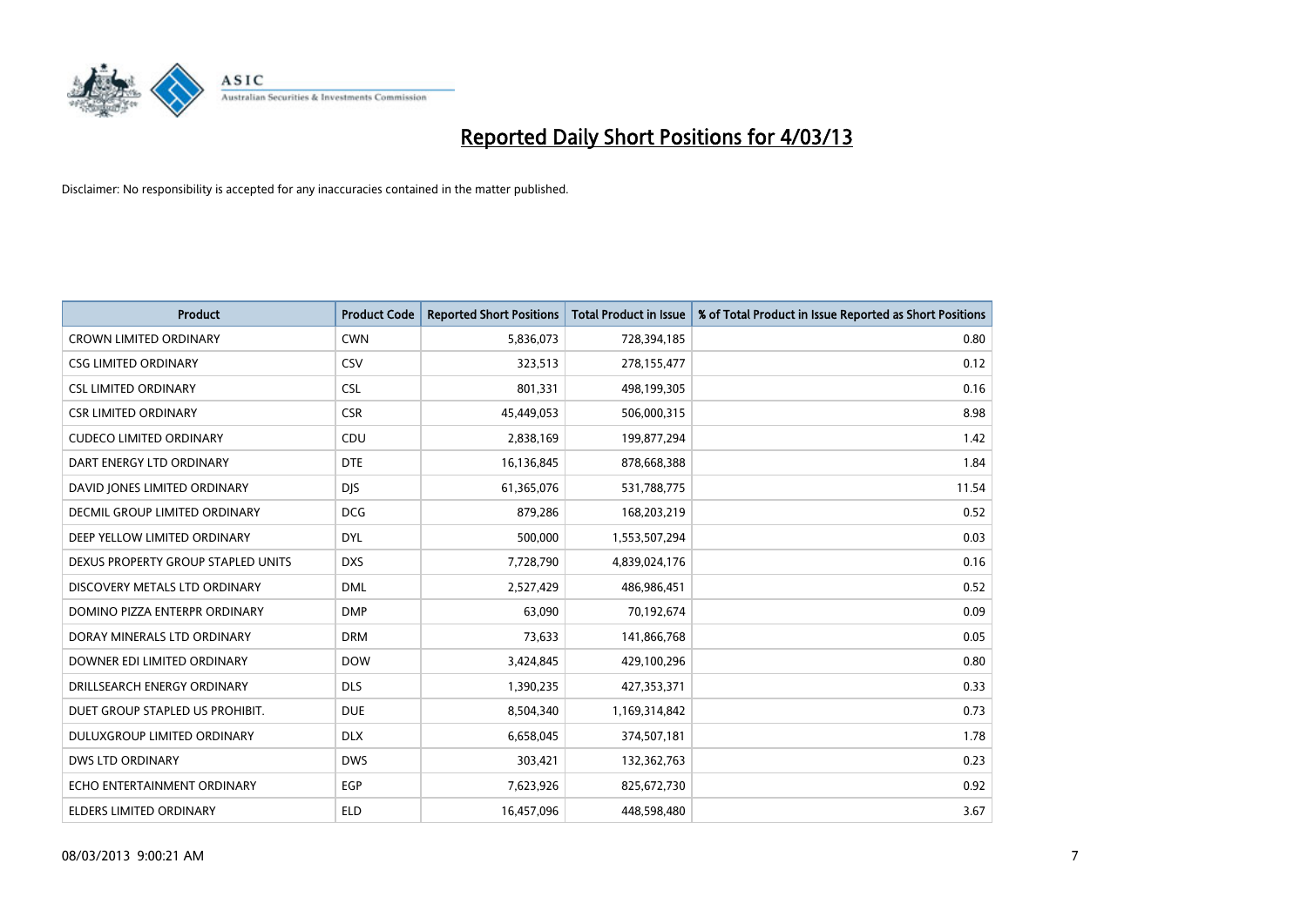

| <b>Product</b>                         | <b>Product Code</b> | <b>Reported Short Positions</b> | <b>Total Product in Issue</b> | % of Total Product in Issue Reported as Short Positions |
|----------------------------------------|---------------------|---------------------------------|-------------------------------|---------------------------------------------------------|
| ELEMENTAL MINERALS ORDINARY            | <b>ELM</b>          | 67,247                          | 288,587,228                   | 0.02                                                    |
| ELEMENTOS LIMITED ORDINARY             | <b>ELT</b>          | 16                              | 149,531,420                   | 0.00                                                    |
| <b>EMECO HOLDINGS ORDINARY</b>         | EHL                 | 5,330,005                       | 599,675,707                   | 0.89                                                    |
| <b>ENDEAVOUR MIN CORP CDI 1:1</b>      | <b>EVR</b>          | 99,189                          | 129,653,699                   | 0.08                                                    |
| <b>ENERGY RESOURCES ORDINARY 'A'</b>   | <b>ERA</b>          | 7,737,999                       | 517,725,062                   | 1.49                                                    |
| <b>ENERGY WORLD CORPOR, ORDINARY</b>   | <b>EWC</b>          | 19,712,923                      | 1,734,166,672                 | 1.14                                                    |
| <b>ENVESTRA LIMITED ORDINARY</b>       | <b>ENV</b>          | 8,755,126                       | 1,603,333,497                 | 0.55                                                    |
| EVOLUTION MINING LTD ORDINARY          | <b>EVN</b>          | 11,321,201                      | 708,092,989                   | 1.60                                                    |
| <b>EXCELSIOR GOLD LTD ORDINARY</b>     | <b>EXG</b>          | 462.500                         | 404,078,424                   | 0.11                                                    |
| FAIRFAX MEDIA LTD ORDINARY             | <b>FXI</b>          | 387,856,936                     | 2,351,955,725                 | 16.49                                                   |
| <b>FANTASTIC HOLDINGS ORDINARY</b>     | <b>FAN</b>          | 4,440                           | 102,739,538                   | 0.00                                                    |
| <b>FAR LTD ORDINARY</b>                | <b>FAR</b>          | 21,000,000                      | 2,499,846,742                 | 0.84                                                    |
| FEDERATION CNTRES ORD/UNIT STAPLED SEC | <b>FDC</b>          | 6,932,684                       | 1,427,641,139                 | 0.49                                                    |
| FKP PROPERTY GROUP STAPLED SECURITIES  | <b>FKP</b>          | 6,059,258                       | 321,578,705                   | 1.88                                                    |
| FLEETWOOD CORP ORDINARY                | <b>FWD</b>          | 3,232,976                       | 60,052,521                    | 5.38                                                    |
| FLETCHER BUILDING ORDINARY             | <b>FBU</b>          | 4,436,917                       | 684,793,538                   | 0.65                                                    |
| FLEXIGROUP LIMITED ORDINARY            | <b>FXL</b>          | 43,892                          | 287,869,669                   | 0.02                                                    |
| <b>FLIGHT CENTRE ORDINARY</b>          | <b>FLT</b>          | 11,079,757                      | 100,219,792                   | 11.06                                                   |
| FLINDERS MINES LTD ORDINARY            | <b>FMS</b>          | 3,230,295                       | 1,821,300,404                 | 0.18                                                    |
| FONTERRA SHARE FUND ORDINARY UNITS     | <b>FSF</b>          | 36,135                          | 95,689,327                    | 0.04                                                    |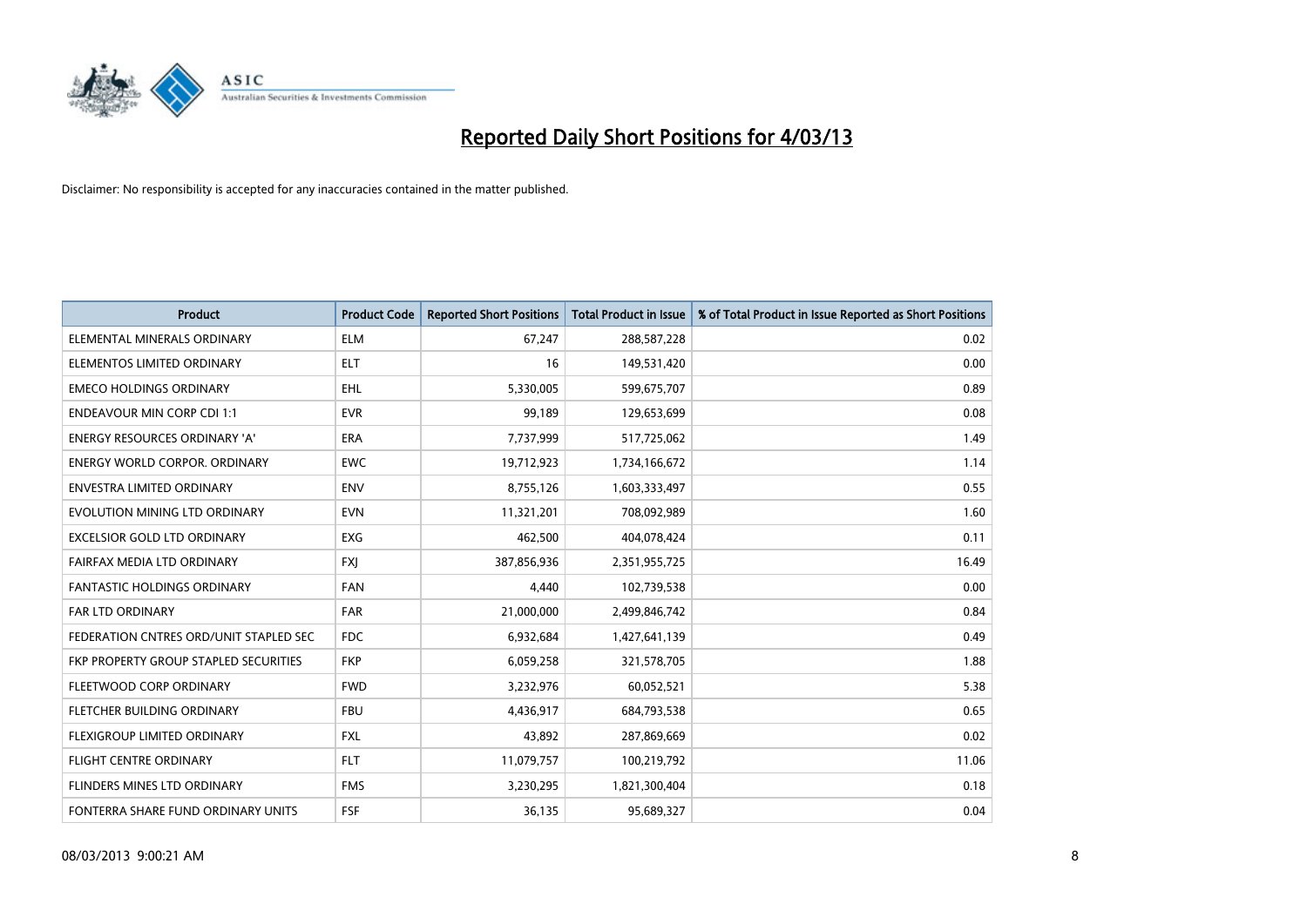

| <b>Product</b>                            | <b>Product Code</b> | <b>Reported Short Positions</b> | <b>Total Product in Issue</b> | % of Total Product in Issue Reported as Short Positions |
|-------------------------------------------|---------------------|---------------------------------|-------------------------------|---------------------------------------------------------|
| <b>FORGE GROUP LIMITED ORDINARY</b>       | FGE                 | 137,114                         | 86,169,014                    | 0.16                                                    |
| FORTESCUE METALS GRP ORDINARY             | <b>FMG</b>          | 156,240,106                     | 3,113,798,659                 | 5.02                                                    |
| <b>G.U.D. HOLDINGS ORDINARY</b>           | GUD                 | 3,959,300                       | 71,341,319                    | 5.55                                                    |
| <b>G8 EDUCATION LIMITED ORDINARY</b>      | <b>GEM</b>          | 448,359                         | 270,940,348                   | 0.17                                                    |
| <b>GALAXY RESOURCES ORDINARY</b>          | GXY                 | 3,719,147                       | 560,357,421                   | 0.66                                                    |
| <b>GENETIC TECHNOLOGIES ORDINARY</b>      | <b>GTG</b>          | 211,950                         | 475,471,819                   | 0.04                                                    |
| <b>GEODYNAMICS LIMITED ORDINARY</b>       | GDY                 | 850                             | 406,452,608                   | 0.00                                                    |
| <b>GINDALBIE METALS LTD ORDINARY</b>      | GBG                 | 43,878,936                      | 1,404,350,200                 | 3.12                                                    |
| <b>GOODMAN FIELDER. ORDINARY</b>          | <b>GFF</b>          | 25,733,993                      | 1,955,559,207                 | 1.32                                                    |
| <b>GOODMAN GROUP STAPLED US PROHIBIT.</b> | <b>GMG</b>          | 1,815,974                       | 1,713,233,947                 | 0.11                                                    |
| <b>GPT GROUP STAPLED SEC.</b>             | <b>GPT</b>          | 7,437,219                       | 1,768,731,729                 | 0.42                                                    |
| <b>GRAINCORP LIMITED A CLASS ORDINARY</b> | <b>GNC</b>          | 1,051,878                       | 228,855,628                   | 0.46                                                    |
| <b>GRANGE RESOURCES. ORDINARY</b>         | <b>GRR</b>          | 1,143,286                       | 1,156,181,782                 | 0.10                                                    |
| <b>GREENLAND MIN EN LTD ORDINARY</b>      | GGG                 | 4,794,909                       | 571,225,263                   | 0.84                                                    |
| <b>GRYPHON MINERALS LTD ORDINARY</b>      | GRY                 | 27,889,931                      | 400,464,983                   | 6.96                                                    |
| <b>GUILDFORD COAL LTD ORDINARY</b>        | <b>GUF</b>          | 1,146,747                       | 521,046,899                   | 0.22                                                    |
| <b>GUIARAT NRE COAL LTD ORDINARY</b>      | <b>GNM</b>          | 1,624,800                       | 1,376,138,678                 | 0.12                                                    |
| <b>GUNNS LIMITED ORDINARY</b>             | <b>GNS</b>          | 52,741,216                      | 848,401,559                   | 6.22                                                    |
| <b>GWA GROUP LTD ORDINARY</b>             | <b>GWA</b>          | 5,793,263                       | 304,706,899                   | 1.90                                                    |
| <b>HARVEY NORMAN ORDINARY</b>             | <b>HVN</b>          | 89,723,674                      | 1,062,316,784                 | 8.45                                                    |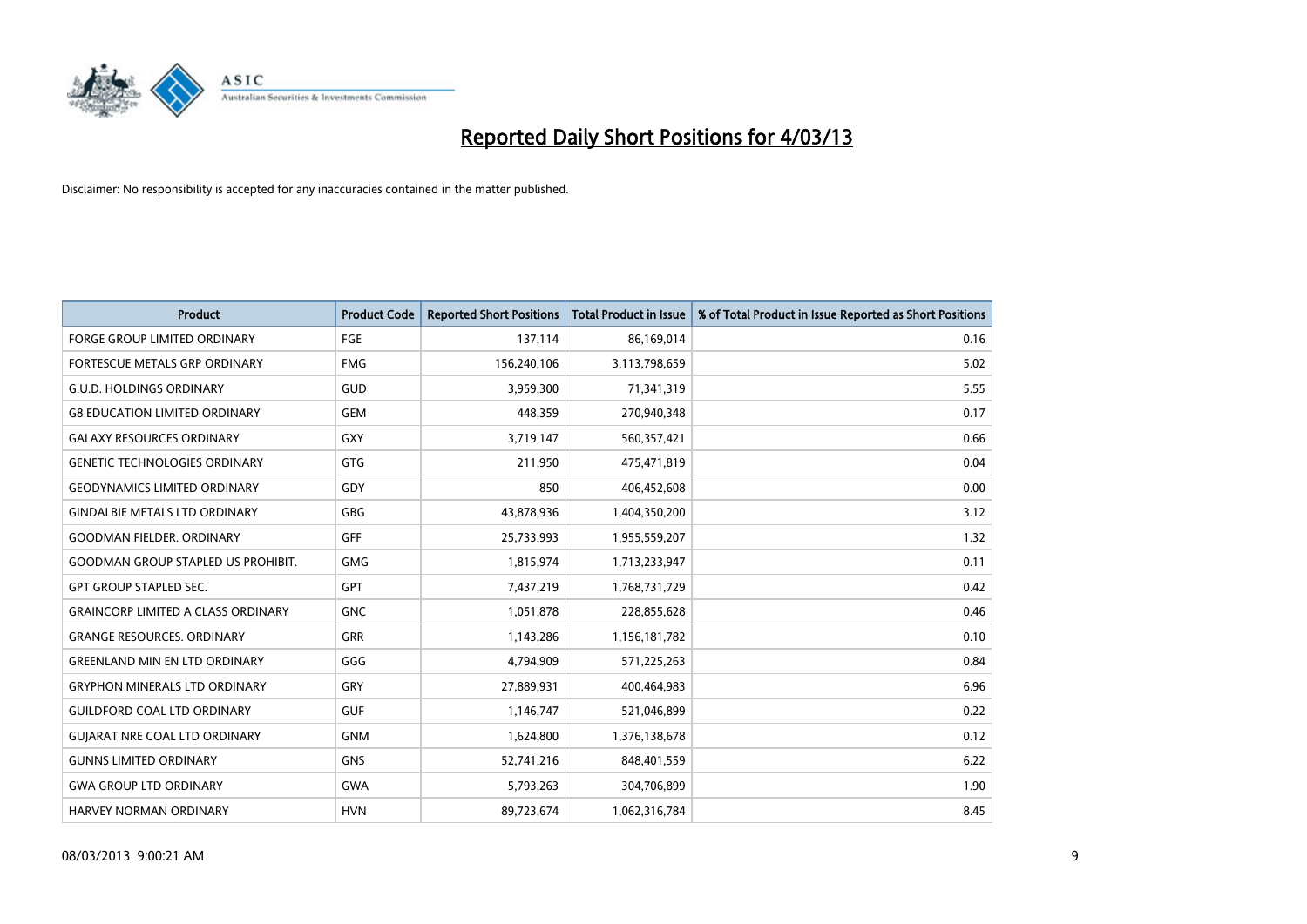

| <b>Product</b>                                | <b>Product Code</b> | <b>Reported Short Positions</b> | <b>Total Product in Issue</b> | % of Total Product in Issue Reported as Short Positions |
|-----------------------------------------------|---------------------|---------------------------------|-------------------------------|---------------------------------------------------------|
| HASTIE GROUP LIMITED ORDINARY                 | <b>HST</b>          | 210,891                         | 137,353,504                   | 0.15                                                    |
| <b>HENDERSON GROUP CDI 1:1</b>                | <b>HGG</b>          | 2,621,528                       | 718,996,007                   | 0.36                                                    |
| HFA HOLDINGS LIMITED ORDINARY                 | <b>HFA</b>          | 3.809                           | 117,332,831                   | 0.00                                                    |
| HIGHLANDS PACIFIC ORDINARY                    | <b>HIG</b>          | 600,996                         | 789,132,854                   | 0.08                                                    |
| HILLGROVE RES LTD ORDINARY                    | <b>HGO</b>          | 2,144,545                       | 1,022,760,221                 | 0.21                                                    |
| HILLS HOLDINGS LTD ORDINARY                   | <b>HIL</b>          | 2,495,822                       | 246,500,444                   | 1.01                                                    |
| HORIZON OIL LIMITED ORDINARY                  | <b>HZN</b>          | 29,590,101                      | 1,135,266,515                 | 2.61                                                    |
| <b>ICON ENERGY LIMITED ORDINARY</b>           | <b>ICN</b>          | 1,724,608                       | 533,391,210                   | 0.32                                                    |
| <b>IINET LIMITED ORDINARY</b>                 | <b>IIN</b>          | 860,119                         | 161,238,847                   | 0.53                                                    |
| <b>ILUKA RESOURCES ORDINARY</b>               | <b>ILU</b>          | 59,208,216                      | 418,700,517                   | 14.14                                                   |
| <b>IMDEX LIMITED ORDINARY</b>                 | <b>IMD</b>          | 895,019                         | 210,473,188                   | 0.43                                                    |
| IMF (AUSTRALIA) LTD ORDINARY                  | <b>IMF</b>          | 778,907                         | 123,201,716                   | 0.63                                                    |
| <b>INCITEC PIVOT ORDINARY</b>                 | IPL                 | 10,491,785                      | 1,628,730,107                 | 0.64                                                    |
| <b>INDEPENDENCE GROUP ORDINARY</b>            | <b>IGO</b>          | 2,824,542                       | 232,882,535                   | 1.21                                                    |
| INDOPHIL RESOURCES ORDINARY                   | <b>IRN</b>          | 684,507                         | 1,203,146,194                 | 0.06                                                    |
| INFIGEN ENERGY STAPLED SECURITIES             | <b>IFN</b>          | 3,325,543                       | 762,265,972                   | 0.44                                                    |
| <b>INSURANCE AUSTRALIA ORDINARY</b>           | IAG                 | 4,447,477                       | 2,079,034,021                 | 0.21                                                    |
| INTEGRATED RESEARCH ORDINARY                  | IRI                 | 51,299                          | 168,359,453                   | 0.03                                                    |
| <b>INTREPID MINES ORDINARY</b>                | <b>IAU</b>          | 9,838,667                       | 555,623,798                   | 1.77                                                    |
| <b>INVESTA OFFICE FUND STAPLED SECURITIES</b> | <b>IOF</b>          | 2.398.446                       | 614,047,458                   | 0.39                                                    |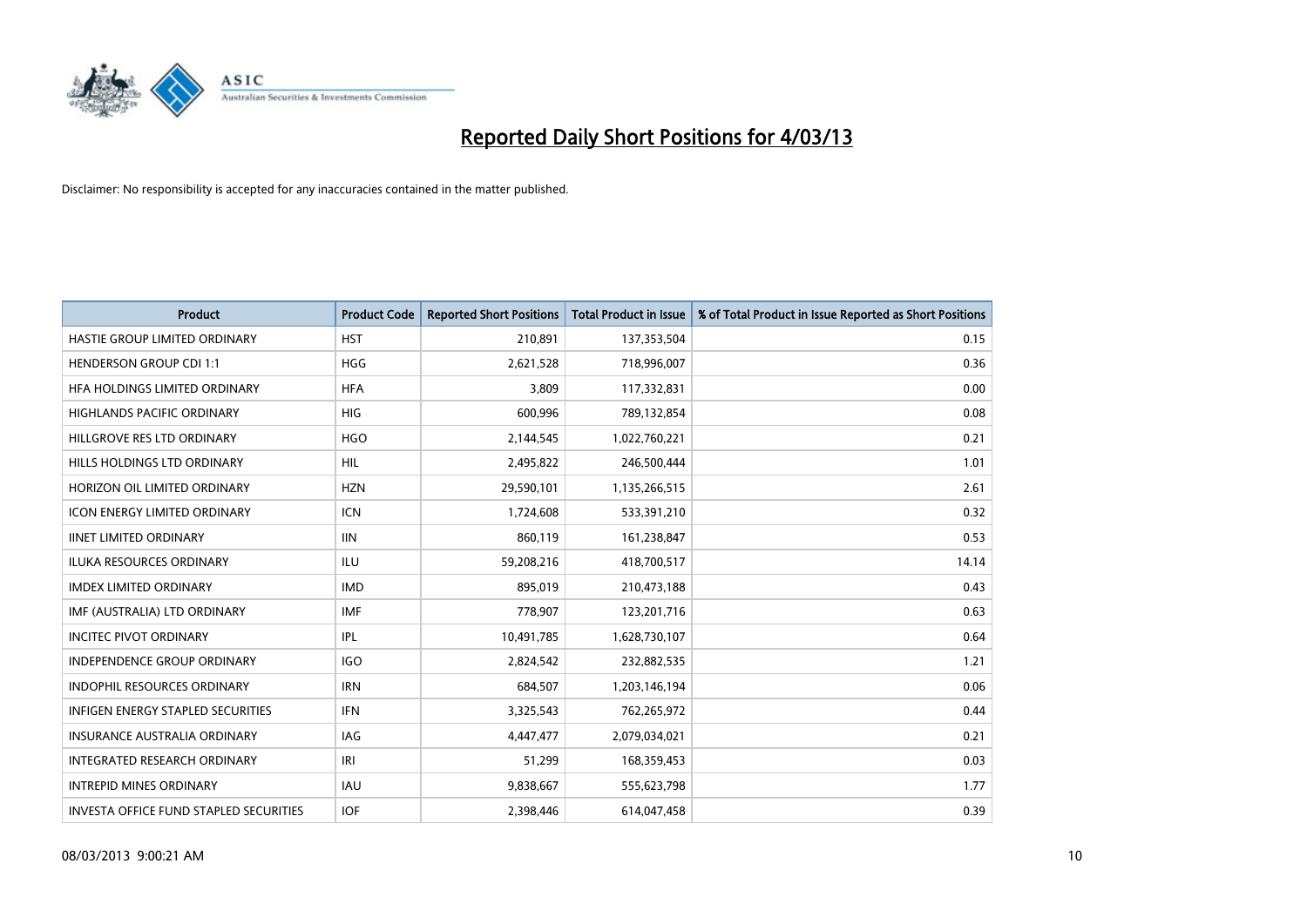

| <b>Product</b>                                  | <b>Product Code</b> | <b>Reported Short Positions</b> | <b>Total Product in Issue</b> | % of Total Product in Issue Reported as Short Positions |
|-------------------------------------------------|---------------------|---------------------------------|-------------------------------|---------------------------------------------------------|
| <b>INVOCARE LIMITED ORDINARY</b>                | <b>IVC</b>          | 2,185,521                       | 110,030,298                   | 1.99                                                    |
| ION LIMITED ORDINARY                            | <b>ION</b>          | 164,453                         | 256,365,105                   | 0.06                                                    |
| <b>IOOF HOLDINGS LTD ORDINARY</b>               | <b>IFL</b>          | 1,480,266                       | 232,091,225                   | 0.64                                                    |
| <b>IRESS LIMITED ORDINARY</b>                   | <b>IRE</b>          | 2,053,201                       | 128,620,231                   | 1.60                                                    |
| <b>IRON ORE HOLDINGS ORDINARY</b>               | <b>IOH</b>          | 39,352                          | 161,174,005                   | 0.02                                                    |
| <b>IVANHOE AUSTRALIA ORDINARY</b>               | <b>IVA</b>          | 1,416,086                       | 724,339,661                   | 0.20                                                    |
| <b>JAMES HARDIE INDUST CHESS DEPOSITARY INT</b> | <b>IHX</b>          | 8,194,048                       | 440,917,727                   | 1.86                                                    |
| <b>JB HI-FI LIMITED ORDINARY</b>                | <b>IBH</b>          | 19,619,894                      | 98,893,976                    | 19.84                                                   |
| <b>JUMBO INTERACTIVE ORDINARY</b>               | <b>JIN</b>          | 1,100                           | 43,152,560                    | 0.00                                                    |
| <b>JUPITER MINES ORDINARY</b>                   | <b>IMS</b>          | 30                              | 2,281,835,383                 | 0.00                                                    |
| KAGARA LTD ORDINARY                             | <b>KZL</b>          | 2,977,110                       | 798,953,117                   | 0.37                                                    |
| KAROON GAS AUSTRALIA ORDINARY                   | <b>KAR</b>          | 463,466                         | 221,420,769                   | 0.21                                                    |
| KATHMANDU HOLD LTD ORDINARY                     | <b>KMD</b>          | 16,988                          | 200,215,894                   | 0.01                                                    |
| <b>KBL MINING LIMITED ORDINARY</b>              | <b>KBL</b>          | 1,820                           | 293,535,629                   | 0.00                                                    |
| KINGSGATE CONSOLID. ORDINARY                    | <b>KCN</b>          | 13,463,387                      | 151,828,173                   | 8.87                                                    |
| KINGSROSE MINING LTD ORDINARY                   | <b>KRM</b>          | 333,405                         | 291,959,871                   | 0.11                                                    |
| LEIGHTON HOLDINGS ORDINARY                      | LEI                 | 7,661,577                       | 337,164,188                   | 2.27                                                    |
| LEND LEASE GROUP UNIT/ORD STAPLED               | LLC                 | 3,728,266                       | 574,351,883                   | 0.65                                                    |
| LINC ENERGY LTD ORDINARY                        | <b>LNC</b>          | 15,158,341                      | 517,770,424                   | 2.93                                                    |
| LYCOPODIUM LIMITED ORDINARY                     | LYL                 | 302                             | 38,755,103                    | 0.00                                                    |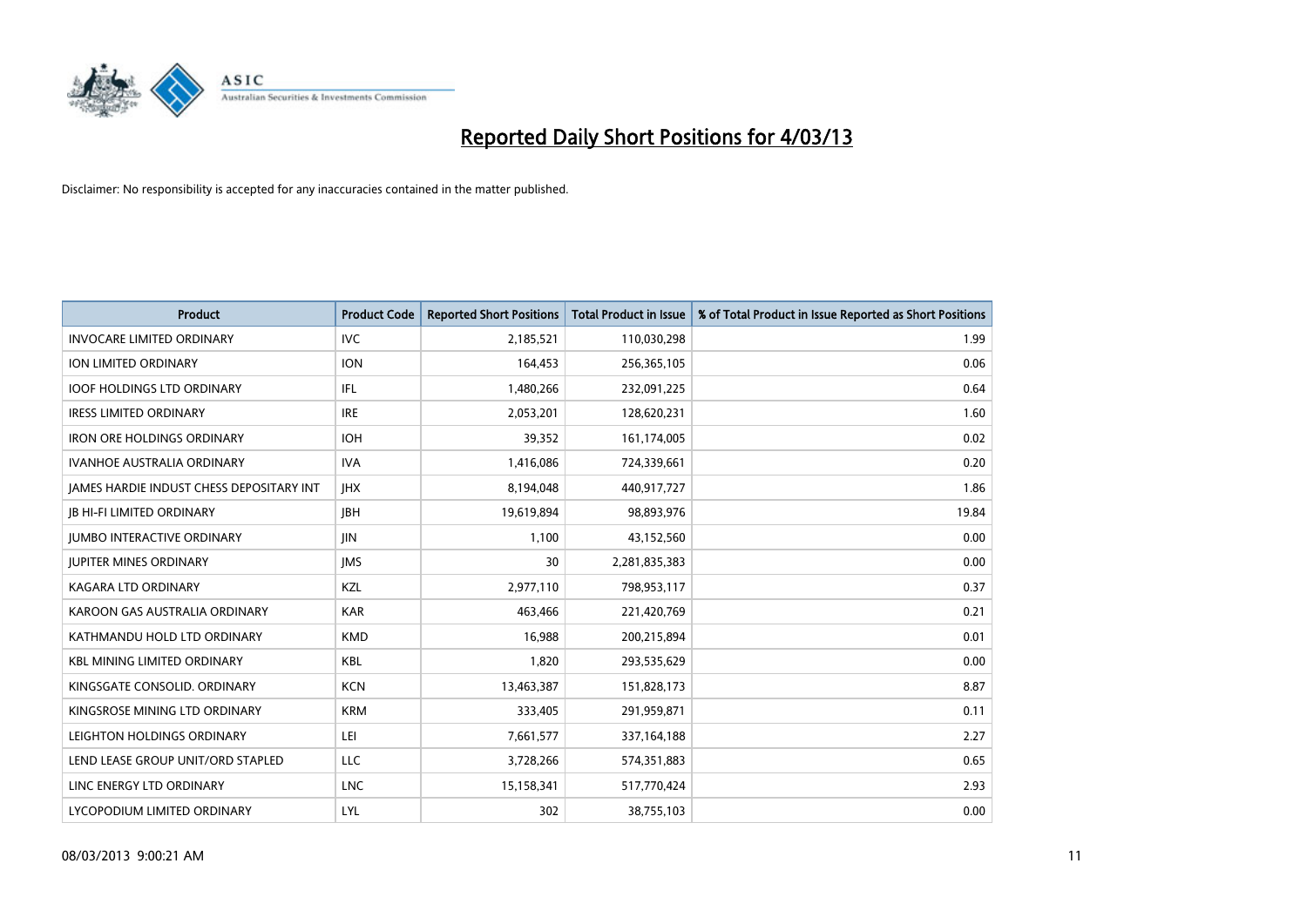

| <b>Product</b>                        | <b>Product Code</b> | <b>Reported Short Positions</b> | <b>Total Product in Issue</b> | % of Total Product in Issue Reported as Short Positions |
|---------------------------------------|---------------------|---------------------------------|-------------------------------|---------------------------------------------------------|
| <b>LYNAS CORPORATION ORDINARY</b>     | <b>LYC</b>          | 195,417,180                     | 1,960,801,292                 | 9.97                                                    |
| M2 TELECOMMUNICATION ORDINARY         | <b>MTU</b>          | 7,812,656                       | 158,016,251                   | 4.94                                                    |
| <b>MACA LIMITED ORDINARY</b>          | <b>MLD</b>          | 233,831                         | 150,000,000                   | 0.16                                                    |
| MACMAHON HOLDINGS ORDINARY            | <b>MAH</b>          | 8,402,822                       | 1,261,699,966                 | 0.67                                                    |
| MACO ATLAS ROADS GRP ORDINARY STAPLED | <b>MQA</b>          | 11,528,718                      | 478,531,436                   | 2.41                                                    |
| MACQUARIE GROUP LTD ORDINARY          | <b>MQG</b>          | 4,538,993                       | 339,447,006                   | 1.34                                                    |
| MAGELLAN FIN GRP LTD ORDINARY         | <b>MFG</b>          | 8.770                           | 152,558,341                   | 0.01                                                    |
| MATRIX C & E LTD ORDINARY             | <b>MCE</b>          | 3,653,707                       | 94,555,428                    | 3.86                                                    |
| MAVERICK DRILLING ORDINARY            | <b>MAD</b>          | 8,990,315                       | 452,726,751                   | 1.99                                                    |
| MCMILLAN SHAKESPEARE ORDINARY         | <b>MMS</b>          | 235,179                         | 74,523,965                    | 0.32                                                    |
| MEDUSA MINING LTD ORDINARY            | <b>MML</b>          | 3,581,082                       | 188,903,911                   | 1.90                                                    |
| MELBOURNE IT LIMITED ORDINARY         | <b>MLB</b>          | 492,222                         | 82,451,363                    | 0.60                                                    |
| MEO AUSTRALIA LTD ORDINARY            | <b>MEO</b>          | 432,047                         | 627,264,587                   | 0.07                                                    |
| <b>MERMAID MARINE ORDINARY</b>        | <b>MRM</b>          | 1,081,436                       | 223,832,900                   | 0.48                                                    |
| MESOBLAST LIMITED ORDINARY            | <b>MSB</b>          | 18,329,364                      | 287,840,322                   | 6.37                                                    |
| METALS X LIMITED ORDINARY             | <b>MLX</b>          | 77,960                          | 1,651,766,110                 | 0.00                                                    |
| METCASH LIMITED ORDINARY              | <b>MTS</b>          | 95,719,584                      | 880,704,786                   | 10.87                                                   |
| METMINCO LIMITED ORDINARY             | <b>MNC</b>          | 54,825                          | 1,749,543,023                 | 0.00                                                    |
| MICLYN EXP OFFSHR ORDINARY            | <b>MIO</b>          | 31,126                          | 278,639,188                   | 0.01                                                    |
| <b>MILTON CORPORATION ORDINARY</b>    | <b>MLT</b>          | 12,800                          | 122,147,119                   | 0.01                                                    |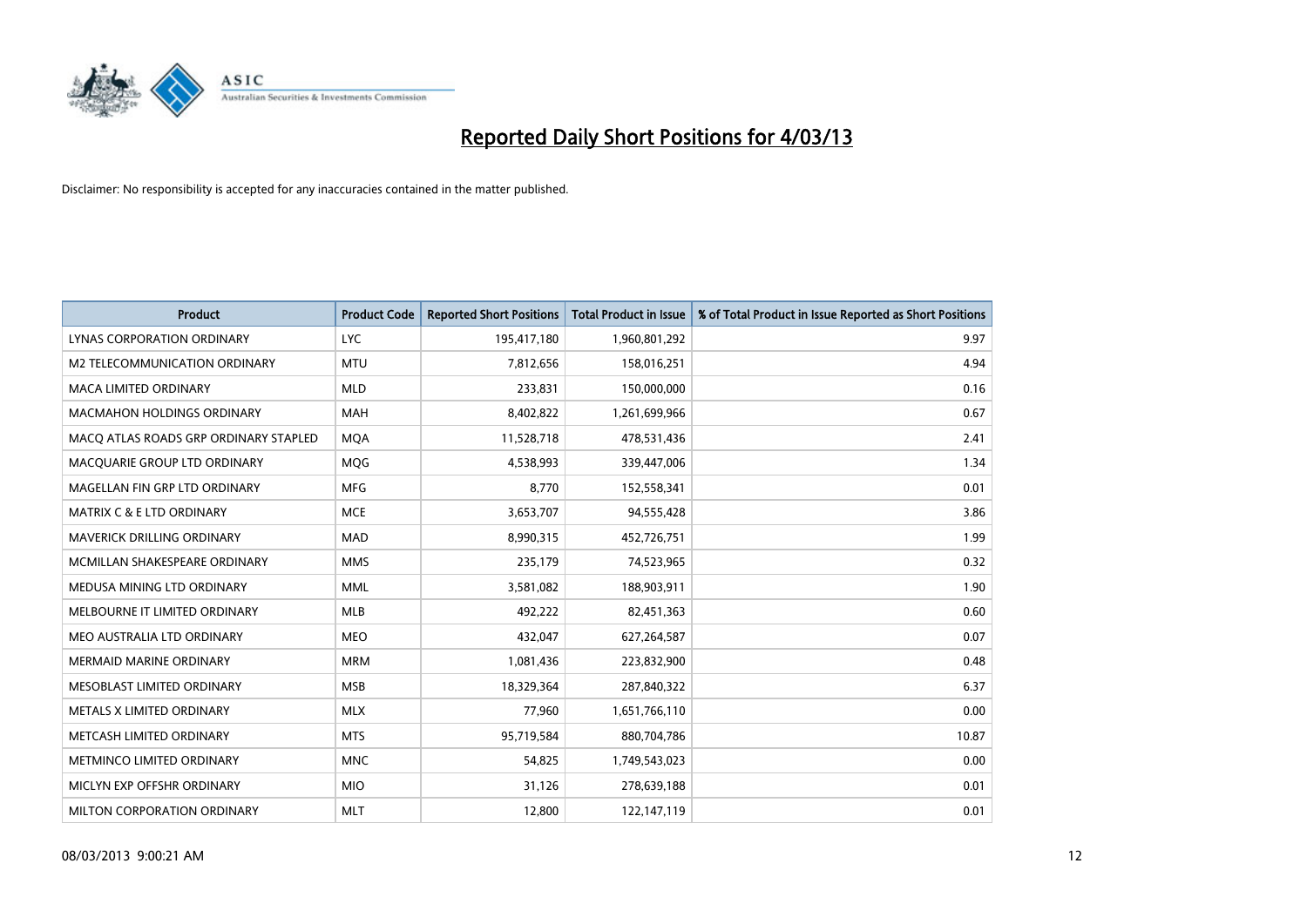

| <b>Product</b>                     | <b>Product Code</b> | <b>Reported Short Positions</b> | <b>Total Product in Issue</b> | % of Total Product in Issue Reported as Short Positions |
|------------------------------------|---------------------|---------------------------------|-------------------------------|---------------------------------------------------------|
| MINCOR RESOURCES NL ORDINARY       | <b>MCR</b>          | 2,359,708                       | 188,208,274                   | 1.25                                                    |
| MINERAL DEPOSITS ORDINARY          | <b>MDL</b>          | 1,088,886                       | 83,538,786                    | 1.30                                                    |
| MINERAL RESOURCES, ORDINARY        | <b>MIN</b>          | 1,225,208                       | 185,724,169                   | 0.66                                                    |
| MIRABELA NICKEL LTD ORDINARY       | <b>MBN</b>          | 10,885,899                      | 876,765,094                   | 1.24                                                    |
| MIRVAC GROUP STAPLED SECURITIES    | <b>MGR</b>          | 6,405,676                       | 3,425,587,451                 | 0.19                                                    |
| <b>MOLOPO ENERGY LTD ORDINARY</b>  | <b>MPO</b>          | 785,312                         | 246,230,752                   | 0.32                                                    |
| <b>MONADELPHOUS GROUP ORDINARY</b> | <b>MND</b>          | 7,536,682                       | 90,663,543                    | 8.31                                                    |
| MORTGAGE CHOICE LTD ORDINARY       | <b>MOC</b>          | 1,508,179                       | 123,431,282                   | 1.22                                                    |
| <b>MOUNT GIBSON IRON ORDINARY</b>  | <b>MGX</b>          | 5,262,054                       | 1,090,584,232                 | 0.48                                                    |
| MULTIPLEX SITES SITES              | <b>MXUPA</b>        | 657                             | 4,500,000                     | 0.01                                                    |
| MURCHISON METALS LTD ORDINARY      | <b>MMX</b>          | 3,786,986                       | 450,497,346                   | 0.84                                                    |
| <b>MYER HOLDINGS LTD ORDINARY</b>  | <b>MYR</b>          | 78,114,713                      | 583,384,551                   | 13.39                                                   |
| <b>MYSTATE LIMITED ORDINARY</b>    | <b>MYS</b>          | 22,789                          | 87,117,374                    | 0.03                                                    |
| NAMIBIAN COPPER ORDINARY           | <b>NCO</b>          | 345,632                         | 73,825,001                    | 0.47                                                    |
| NATIONAL AUST. BANK ORDINARY       | <b>NAB</b>          | 10,335,774                      | 2,342,259,881                 | 0.44                                                    |
| NAVITAS LIMITED ORDINARY           | <b>NVT</b>          | 12,394,505                      | 375,367,918                   | 3.30                                                    |
| NEON ENERGY LIMITED ORDINARY       | <b>NEN</b>          | 2,888,199                       | 549,844,091                   | 0.53                                                    |
| NEPTUNE MARINE ORDINARY            | <b>NMS</b>          | 708,500                         | 1,843,891,566                 | 0.04                                                    |
| NEW HOPE CORPORATION ORDINARY      | <b>NHC</b>          | 2,584,225                       | 830,563,352                   | 0.31                                                    |
| NEW STANDARD ENERGY ORDINARY       | <b>NSE</b>          | 849,143                         | 305,331,847                   | 0.28                                                    |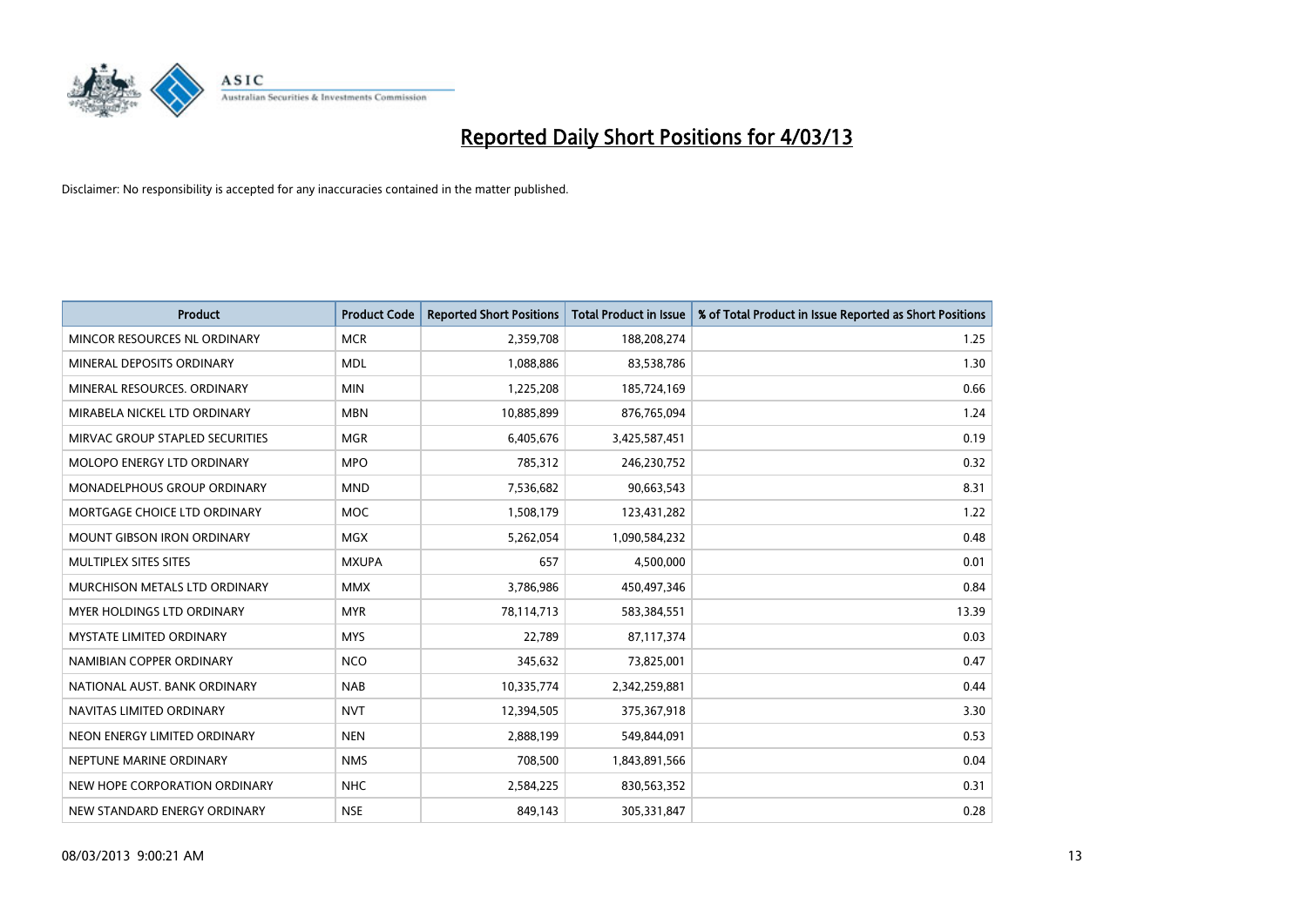

| <b>Product</b>                        | <b>Product Code</b> | <b>Reported Short Positions</b> | <b>Total Product in Issue</b> | % of Total Product in Issue Reported as Short Positions |
|---------------------------------------|---------------------|---------------------------------|-------------------------------|---------------------------------------------------------|
| NEWCREST MINING ORDINARY              | <b>NCM</b>          | 5,248,032                       | 765,906,839                   | 0.69                                                    |
| NEWS CORP A NON-VOTING CDI            | <b>NWSLV</b>        | 2,252,574                       | 1,524,992,348                 | 0.15                                                    |
| NEWS CORP B VOTING CDI                | <b>NWS</b>          | 1,393,968                       | 798,520,953                   | 0.17                                                    |
| NEXTDC LIMITED ORDINARY               | <b>NXT</b>          | 4,329,111                       | 172,602,288                   | 2.51                                                    |
| NEXUS ENERGY LIMITED ORDINARY         | <b>NXS</b>          | 12,669,430                      | 1,329,821,159                 | 0.95                                                    |
| NIB HOLDINGS LIMITED ORDINARY         | <b>NHF</b>          | 2,064                           | 439,004,182                   | 0.00                                                    |
| NIDO PETROLEUM ORDINARY               | <b>NDO</b>          | 105,293                         | 2,044,984,301                 | 0.01                                                    |
| NOBLE MINERAL RES ORDINARY            | <b>NMG</b>          | 2,519,352                       | 666,397,952                   | 0.38                                                    |
| NORFOLK GROUP ORDINARY                | <b>NFK</b>          | 50                              | 158,890,730                   | 0.00                                                    |
| NORTHERN IRON LTD ORDINARY            | <b>NFE</b>          | 2,030,336                       | 484,405,314                   | 0.42                                                    |
| NORTHERN STAR ORDINARY                | <b>NST</b>          | 8,359,074                       | 424,277,027                   | 1.97                                                    |
| NRW HOLDINGS LIMITED ORDINARY         | <b>NWH</b>          | 8,870,382                       | 278,888,011                   | 3.18                                                    |
| NUFARM LIMITED ORDINARY               | <b>NUF</b>          | 5,421,220                       | 262,796,891                   | 2.06                                                    |
| OAKTON LIMITED ORDINARY               | <b>OKN</b>          | 12,603                          | 90,032,442                    | 0.01                                                    |
| OCEANAGOLD CORP. CHESS DEPOSITARY INT | <b>OGC</b>          | 1,246,327                       | 293,517,918                   | 0.42                                                    |
| OIL SEARCH LTD ORDINARY               | OSH                 | 24,947,805                      | 1,334,756,742                 | 1.87                                                    |
| OM HOLDINGS LIMITED ORDINARY          | OMH                 | 4,235,797                       | 673,423,337                   | 0.63                                                    |
| ORICA LIMITED ORDINARY                | ORI                 | 1,789,338                       | 366,768,327                   | 0.49                                                    |
| <b>ORIGIN ENERGY ORDINARY</b>         | <b>ORG</b>          | 17,969,783                      | 1,094,031,475                 | 1.64                                                    |
| OROCOBRE LIMITED ORDINARY             | <b>ORE</b>          | 408,833                         | 117,745,140                   | 0.35                                                    |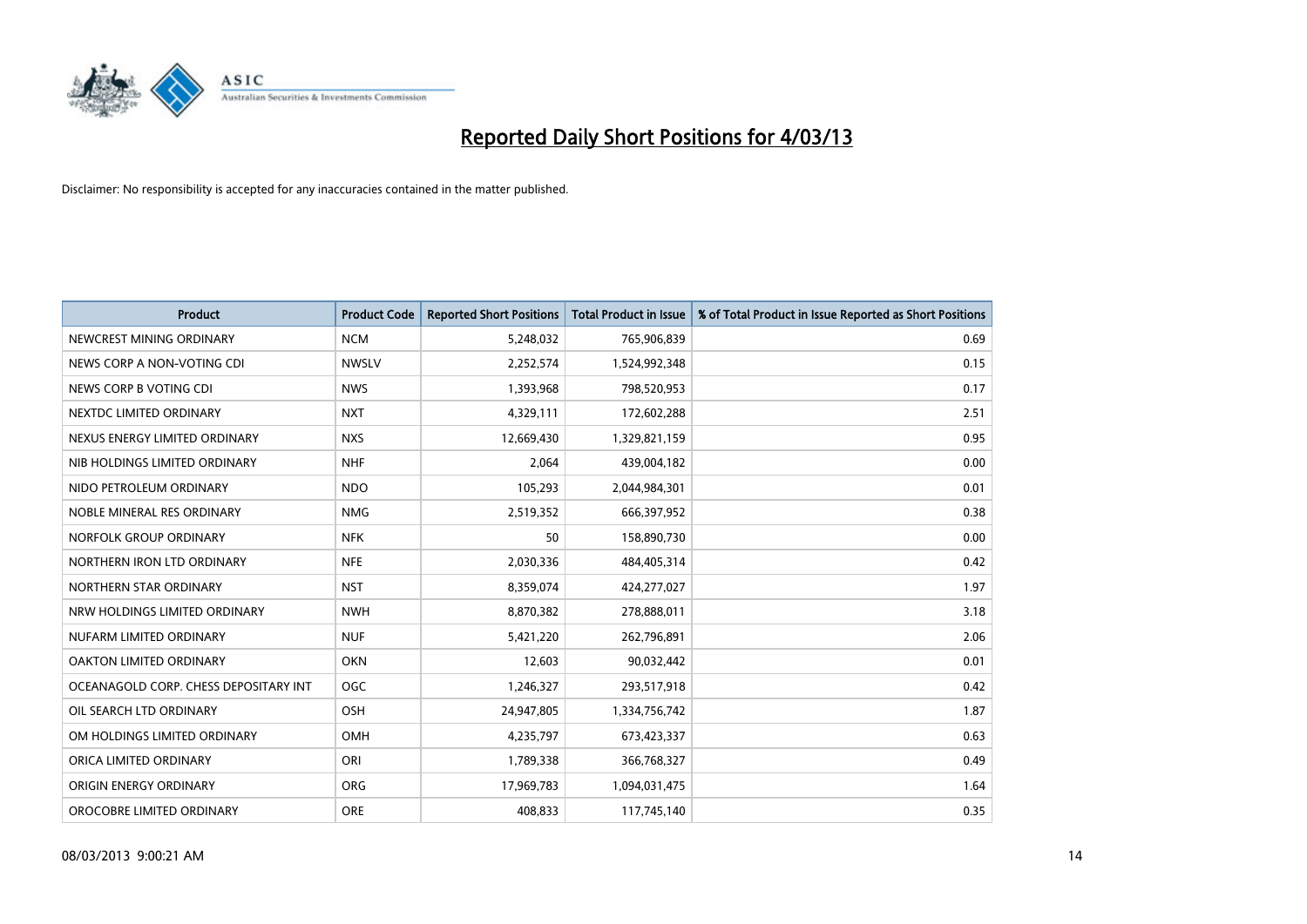

| <b>Product</b>               | <b>Product Code</b> | <b>Reported Short Positions</b> | <b>Total Product in Issue</b> | % of Total Product in Issue Reported as Short Positions |
|------------------------------|---------------------|---------------------------------|-------------------------------|---------------------------------------------------------|
| OROTONGROUP LIMITED ORDINARY | ORL                 | 3.155                           | 40,880,902                    | 0.01                                                    |
| ORPHEUS ENERGY LTD ORDINARY  | <b>OEG</b>          | 67,200                          | 130,475,919                   | 0.05                                                    |
| OZ MINERALS ORDINARY         | OZL                 | 11,628,782                      | 303,470,022                   | 3.83                                                    |
| PACIFIC BRANDS ORDINARY      | <b>PBG</b>          | 11,741,916                      | 912,915,695                   | 1.29                                                    |
| PALADIN ENERGY LTD ORDINARY  | <b>PDN</b>          | 109,614,754                     | 836,969,286                   | 13.10                                                   |
| PANAUST LIMITED ORDINARY     | <b>PNA</b>          | 1,840,903                       | 614,407,069                   | 0.30                                                    |
| PANCONTINENTAL OIL ORDINARY  | <b>PCL</b>          | 962.747                         | 1,150,994,096                 | 0.08                                                    |
| PANORAMIC RESOURCES ORDINARY | PAN                 | 1,261,082                       | 256,058,555                   | 0.49                                                    |
| PAPERLINX LIMITED ORDINARY   | <b>PPX</b>          | 166,194                         | 609,280,761                   | 0.03                                                    |
| PAPILLON RES LTD ORDINARY    | PIR                 | 1,877,739                       | 297,028,210                   | 0.63                                                    |
| PATTIES FOODS LTD ORDINARY   | PFL                 | 4,035                           | 139,065,639                   | 0.00                                                    |
| PEET LIMITED ORDINARY        | <b>PPC</b>          | 3,289,781                       | 321,013,141                   | 1.02                                                    |
| PERILYA LIMITED ORDINARY     | PEM                 | 514                             | 769,316,426                   | 0.00                                                    |
| PERPETUAL LIMITED ORDINARY   | <b>PPT</b>          | 1,992,371                       | 41,980,678                    | 4.75                                                    |
| PERSEUS MINING LTD ORDINARY  | PRU                 | 25,844,702                      | 457,962,088                   | 5.64                                                    |
| PHARMAXIS LTD ORDINARY       | <b>PXS</b>          | 11,803,224                      | 308,543,389                   | 3.83                                                    |
| PHOSPHAGENICS LTD. ORDINARY  | POH                 | 1,640,599                       | 1,020,215,957                 | 0.16                                                    |
| PLATINUM ASSET ORDINARY      | <b>PTM</b>          | 8,731,084                       | 561,347,878                   | 1.56                                                    |
| PLATINUM AUSTRALIA ORDINARY  | <b>PLA</b>          | 836,127                         | 504,968,043                   | 0.17                                                    |
| PMI GOLD CORP CDI 1:1        | <b>PVM</b>          | 126,140                         | 127,637,501                   | 0.10                                                    |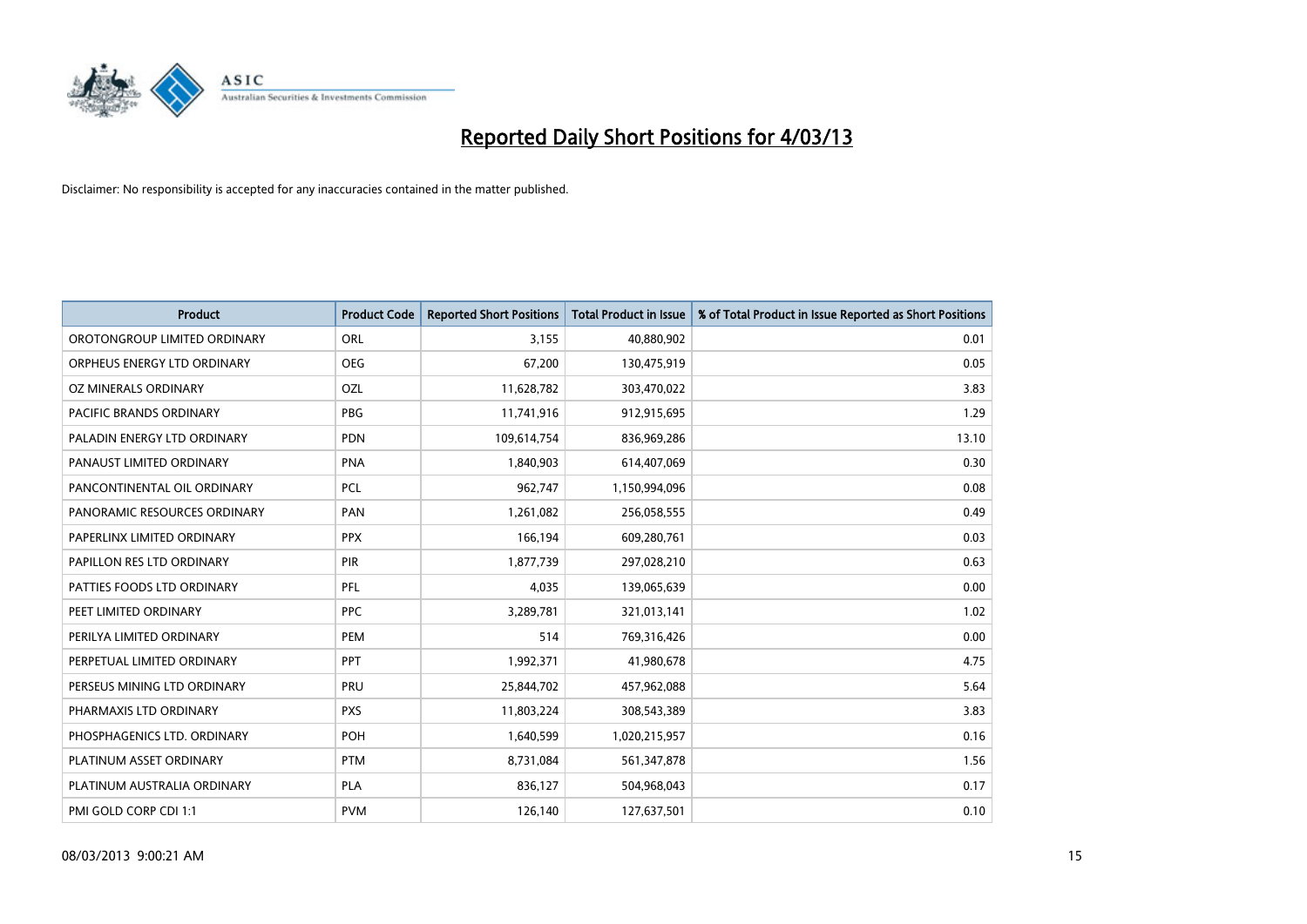

| <b>Product</b>                    | <b>Product Code</b> | <b>Reported Short Positions</b> | <b>Total Product in Issue</b> | % of Total Product in Issue Reported as Short Positions |
|-----------------------------------|---------------------|---------------------------------|-------------------------------|---------------------------------------------------------|
| <b>PMP LIMITED ORDINARY</b>       | <b>PMP</b>          | 178,840                         | 323,781,124                   | 0.06                                                    |
| PRANA BIOTECHNOLOGY ORDINARY      | PBT                 | 10,000                          | 340,689,928                   | 0.00                                                    |
| PREMIER INVESTMENTS ORDINARY      | <b>PMV</b>          | 112,103                         | 155,260,478                   | 0.07                                                    |
| PRIMA BIOMED LTD ORDINARY         | PRR                 | 3,519,493                       | 1,066,063,388                 | 0.33                                                    |
| PRIMARY HEALTH CARE ORDINARY      | <b>PRY</b>          | 16,234,546                      | 502,983,554                   | 3.23                                                    |
| PRIME MEDIA GRP LTD ORDINARY      | PRT                 | 1,796                           | 366,330,303                   | 0.00                                                    |
| PROGRAMMED ORDINARY               | <b>PRG</b>          | 270,248                         | 118,177,001                   | 0.23                                                    |
| PURA VIDA ENERGY NL ORDINARY      | <b>PVD</b>          | 157,040                         | 59,983,514                    | 0.26                                                    |
| <b>QANTAS AIRWAYS ORDINARY</b>    | <b>OAN</b>          | 24,468,158                      | 2,248,150,128                 | 1.09                                                    |
| OBE INSURANCE GROUP ORDINARY      | <b>OBE</b>          | 46,900,639                      | 1,196,747,582                 | 3.92                                                    |
| ORXPHARMA LTD ORDINARY            | <b>ORX</b>          | 130,762                         | 144,644,706                   | 0.09                                                    |
| <b>QUBE HOLDINGS LTD ORDINARY</b> | <b>QUB</b>          | 12,764,912                      | 926,489,845                   | 1.38                                                    |
| RAMELIUS RESOURCES ORDINARY       | <b>RMS</b>          | 6,079,571                       | 337,296,949                   | 1.80                                                    |
| RAMSAY HEALTH CARE ORDINARY       | <b>RHC</b>          | 2,367,059                       | 202,081,252                   | 1.17                                                    |
| <b>RCR TOMLINSON ORDINARY</b>     | <b>RCR</b>          | 36,000                          | 132,431,265                   | 0.03                                                    |
| <b>REA GROUP ORDINARY</b>         | <b>REA</b>          | 27,692                          | 131,714,699                   | 0.02                                                    |
| RECKON LIMITED ORDINARY           | <b>RKN</b>          | 452,270                         | 129,488,015                   | 0.35                                                    |
| <b>RED 5 LIMITED ORDINARY</b>     | <b>RED</b>          | 468,714                         | 135,488,008                   | 0.35                                                    |
| <b>RED FORK ENERGY ORDINARY</b>   | <b>RFE</b>          | 3,609,583                       | 384,951,719                   | 0.94                                                    |
| REDBANK ENERGY LTD ORDINARY       | AEJ                 | 13                              | 786,287                       | 0.00                                                    |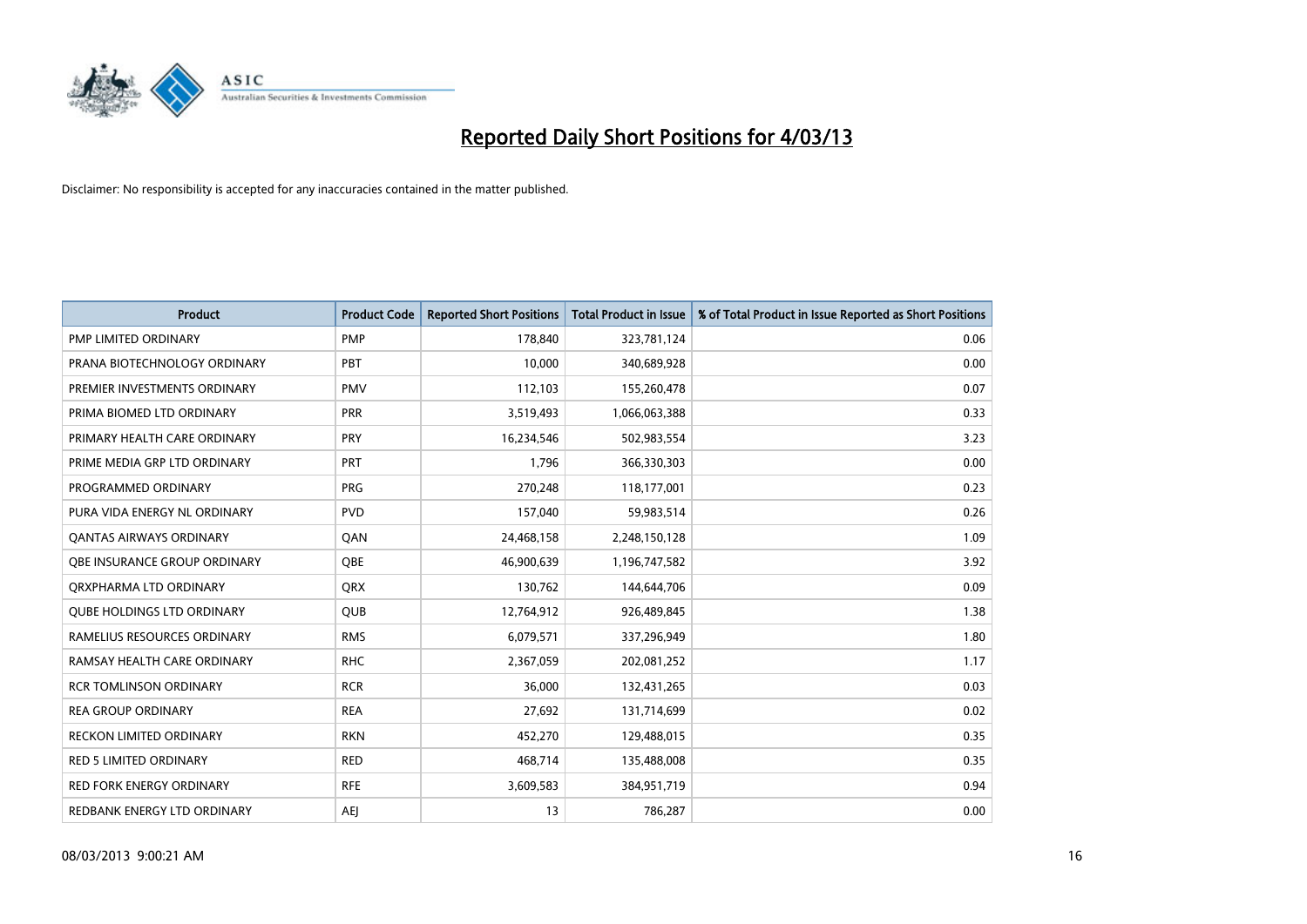

| <b>Product</b>                      | <b>Product Code</b> | <b>Reported Short Positions</b> | <b>Total Product in Issue</b> | % of Total Product in Issue Reported as Short Positions |
|-------------------------------------|---------------------|---------------------------------|-------------------------------|---------------------------------------------------------|
| REDFLEX HOLDINGS ORDINARY           | <b>RDF</b>          |                                 | 110,762,310                   | 0.00                                                    |
| REECE AUSTRALIA LTD. ORDINARY       | <b>REH</b>          | 450                             | 99,600,000                    | 0.00                                                    |
| <b>REGIS RESOURCES ORDINARY</b>     | <b>RRL</b>          | 7,199,886                       | 473,975,396                   | 1.52                                                    |
| RESMED INC CDI 10:1                 | <b>RMD</b>          | 14,937,682                      | 1,556,242,300                 | 0.96                                                    |
| <b>RESOLUTE MINING ORDINARY</b>     | <b>RSG</b>          | 4,011,738                       | 643,094,224                   | 0.62                                                    |
| <b>RESOURCE GENERATION ORDINARY</b> | <b>RES</b>          | 73                              | 263,345,652                   | 0.00                                                    |
| RETAIL FOOD GROUP ORDINARY          | <b>RFG</b>          | 178,731                         | 130,087,856                   | 0.14                                                    |
| REVERSE CORP LIMITED ORDINARY       | <b>REF</b>          | 100                             | 92,382,175                    | 0.00                                                    |
| REX MINERALS LIMITED ORDINARY       | <b>RXM</b>          | 2,837,216                       | 188,907,284                   | 1.50                                                    |
| <b>RHG LIMITED ORDINARY</b>         | <b>RHG</b>          | 31,046                          | 308,483,177                   | 0.01                                                    |
| RIALTO ENERGY ORDINARY              | <b>RIA</b>          | 172,533                         | 672,259,992                   | 0.03                                                    |
| RIDLEY CORPORATION ORDINARY         | <b>RIC</b>          | 303,169                         | 307,817,071                   | 0.10                                                    |
| RIO TINTO LIMITED ORDINARY          | <b>RIO</b>          | 9,583,914                       | 435,758,720                   | 2.20                                                    |
| ROC OIL COMPANY ORDINARY            | <b>ROC</b>          | 2,390,745                       | 683,235,552                   | 0.35                                                    |
| <b>RURALCO HOLDINGS ORDINARY</b>    | <b>RHL</b>          | 12.000                          | 55,019,284                    | 0.02                                                    |
| SAI GLOBAL LIMITED ORDINARY         | SAI                 | 6,893,937                       | 206,969,820                   | 3.33                                                    |
| SALMAT LIMITED ORDINARY             | <b>SLM</b>          | 412                             | 159,812,799                   | 0.00                                                    |
| SAMSON OIL & GAS LTD ORDINARY       | SSN                 | 7,772,176                       | 1,985,896,471                 | 0.39                                                    |
| SANDFIRE RESOURCES ORDINARY         | <b>SFR</b>          | 3,819,105                       | 153,590,968                   | 2.49                                                    |
| <b>SANTOS LTD ORDINARY</b>          | <b>STO</b>          | 2,722,429                       | 958,913,588                   | 0.28                                                    |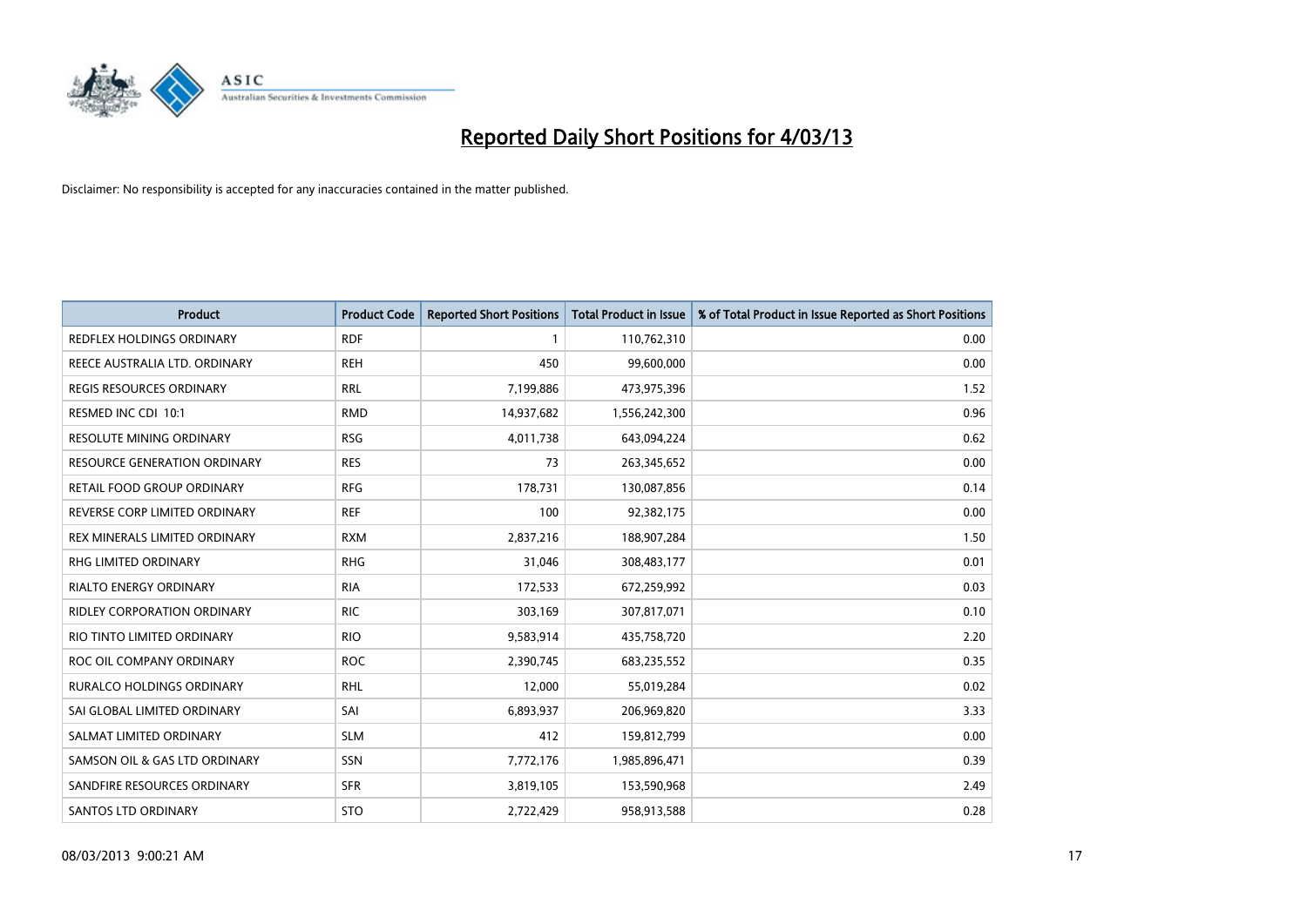

| <b>Product</b>                           | <b>Product Code</b> | <b>Reported Short Positions</b> | <b>Total Product in Issue</b> | % of Total Product in Issue Reported as Short Positions |
|------------------------------------------|---------------------|---------------------------------|-------------------------------|---------------------------------------------------------|
| SARACEN MINERAL ORDINARY                 | <b>SAR</b>          | 13,605,444                      | 595,263,186                   | 2.29                                                    |
| SCA PROPERTY GROUP STAPLED SECURITIES    | <b>SCP</b>          | 23,630,329                      | 585,455,114                   | 4.04                                                    |
| SEDGMAN LIMITED ORDINARY                 | <b>SDM</b>          | 135,125                         | 217,623,797                   | 0.06                                                    |
| SEEK LIMITED ORDINARY                    | <b>SEK</b>          | 17,798,416                      | 337,101,307                   | 5.28                                                    |
| SENEX ENERGY LIMITED ORDINARY            | <b>SXY</b>          | 2,307,897                       | 1,140,804,837                 | 0.20                                                    |
| SERVCORP LIMITED ORDINARY                | SRV                 | 16,466                          | 98,432,275                    | 0.02                                                    |
| SERVICE STREAM ORDINARY                  | <b>SSM</b>          | 100                             | 283,418,867                   | 0.00                                                    |
| SEVEN GROUP HOLDINGS ORDINARY            | <b>SVW</b>          | 3,076,406                       | 307,410,281                   | 1.00                                                    |
| SEVEN WEST MEDIA LTD ORDINARY            | <b>SWM</b>          | 16,158,925                      | 999,160,872                   | 1.62                                                    |
| SIGMA PHARMACEUTICAL ORDINARY            | <b>SIP</b>          | 3,911,001                       | 1,162,669,614                 | 0.34                                                    |
| SIGNATURE METALS LTD ORDINARY            | <b>SBL</b>          | 600                             | 2,759,575,214                 | 0.00                                                    |
| SILEX SYSTEMS ORDINARY                   | <b>SLX</b>          | 1,408,727                       | 170,232,464                   | 0.83                                                    |
| SILVER CHEF LIMITED ORDINARY             | SIV                 | 11,699                          | 27,222,919                    | 0.04                                                    |
| SILVER LAKE RESOURCE ORDINARY            | <b>SLR</b>          | 3,463,838                       | 379,048,750                   | 0.91                                                    |
| SIMS METAL MGMT LTD ORDINARY             | <b>SGM</b>          | 11,118,285                      | 204,304,126                   | 5.44                                                    |
| SINGAPORE TELECOMM. CHESS DEPOSITARY INT | SGT                 | 7,220,339                       | 164,748,297                   | 4.38                                                    |
| SIRIUS RESOURCES NL ORDINARY             | <b>SIR</b>          | 30,756                          | 224,434,586                   | 0.01                                                    |
| SIRTEX MEDICAL ORDINARY                  | <b>SRX</b>          | 601,878                         | 55,768,136                    | 1.08                                                    |
| SKILLED GROUP LTD ORDINARY               | <b>SKE</b>          | 4,184,956                       | 233,487,276                   | 1.79                                                    |
| SKYCITY ENT GRP LTD ORDINARY             | <b>SKC</b>          | 1.000                           | 576.958.340                   | 0.00                                                    |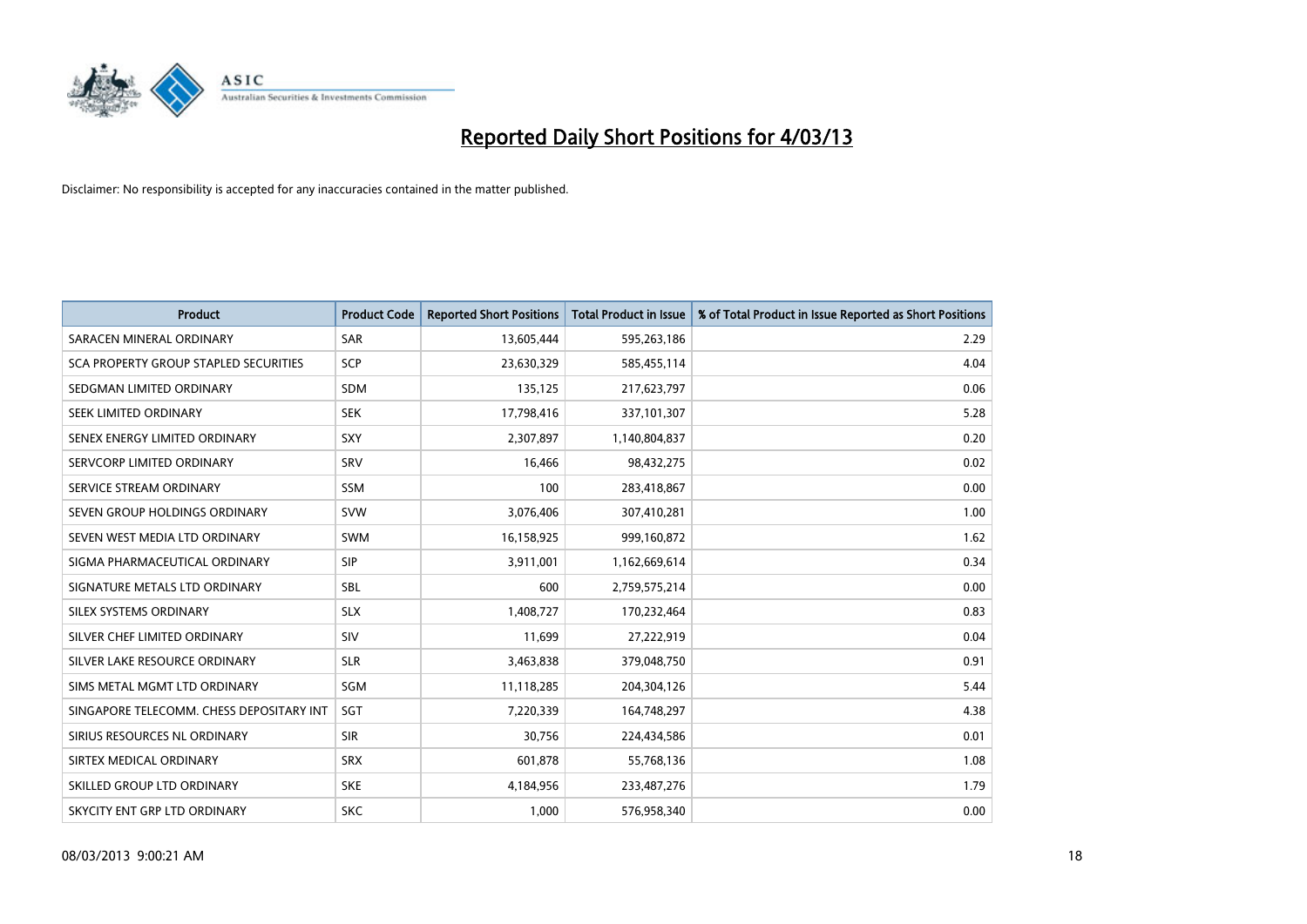

| <b>Product</b>                           | <b>Product Code</b> | <b>Reported Short Positions</b> | <b>Total Product in Issue</b> | % of Total Product in Issue Reported as Short Positions |
|------------------------------------------|---------------------|---------------------------------|-------------------------------|---------------------------------------------------------|
| <b>SLATER &amp; GORDON ORDINARY</b>      | <b>SGH</b>          | 41.006                          | 170,537,215                   | 0.02                                                    |
| SMS MANAGEMENT. ORDINARY                 | <b>SMX</b>          | 3,064,520                       | 69,378,477                    | 4.42                                                    |
| SONIC HEALTHCARE ORDINARY                | <b>SHL</b>          | 7,601,028                       | 396,127,681                   | 1.92                                                    |
| SOUL PATTINSON (W.H) ORDINARY            | SOL                 | 908                             | 239,395,320                   | 0.00                                                    |
| SOUTH BOULDER MINES ORDINARY             | <b>STB</b>          | 3,657                           | 127,952,826                   | 0.00                                                    |
| SP AUSNET STAPLED SECURITIES             | <b>SPN</b>          | 14,061,276                      | 3,367,543,113                 | 0.42                                                    |
| SPARK INFRASTRUCTURE STAPLED NOTE & UNIT | SKI                 | 36,954,557                      | 1,326,734,264                 | 2.79                                                    |
| SPDR 200 FUND ETF UNITS                  | <b>STW</b>          | 45,836                          | 46,951,346                    | 0.10                                                    |
| SPDR S&P/ASX PROP FU ETF UNITS           | <b>SLF</b>          | 228                             | 38,400,001                    | 0.00                                                    |
| ST BARBARA LIMITED ORDINARY              | <b>SBM</b>          | 7,791,955                       | 488,074,077                   | 1.60                                                    |
| STANMORE COAL LTD ORDINARY               | <b>SMR</b>          | 32,870                          | 207,827,090                   | 0.02                                                    |
| STARPHARMA HOLDINGS ORDINARY             | <b>SPL</b>          | 7,085,219                       | 283,665,948                   | 2.50                                                    |
| STHN CROSS MEDIA ORDINARY                | <b>SXL</b>          | 12,460,962                      | 704,858,524                   | 1.77                                                    |
| STOCKLAND UNITS/ORD STAPLED              | SGP                 | 31,822,325                      | 2,202,657,963                 | 1.44                                                    |
| STRAITS RES LTD. ORDINARY                | SRO                 | 86.485                          | 1,164,150,159                 | 0.01                                                    |
| SUNCORP GROUP LTD ORDINARY               | <b>SUN</b>          | 5,416,134                       | 1,286,600,980                 | 0.42                                                    |
| SUNDANCE ENERGY ORDINARY                 | <b>SEA</b>          | 9,725,982                       | 278,765,141                   | 3.49                                                    |
| SUNDANCE RESOURCES ORDINARY              | <b>SDL</b>          | 2,684,833                       | 3,072,110,985                 | 0.09                                                    |
| SUNLAND GROUP LTD ORDINARY               | <b>SDG</b>          | 56,147                          | 189,417,674                   | 0.03                                                    |
| SUPER RET REP LTD ORDINARY               | SUL                 | 532.692                         | 196,432,811                   | 0.27                                                    |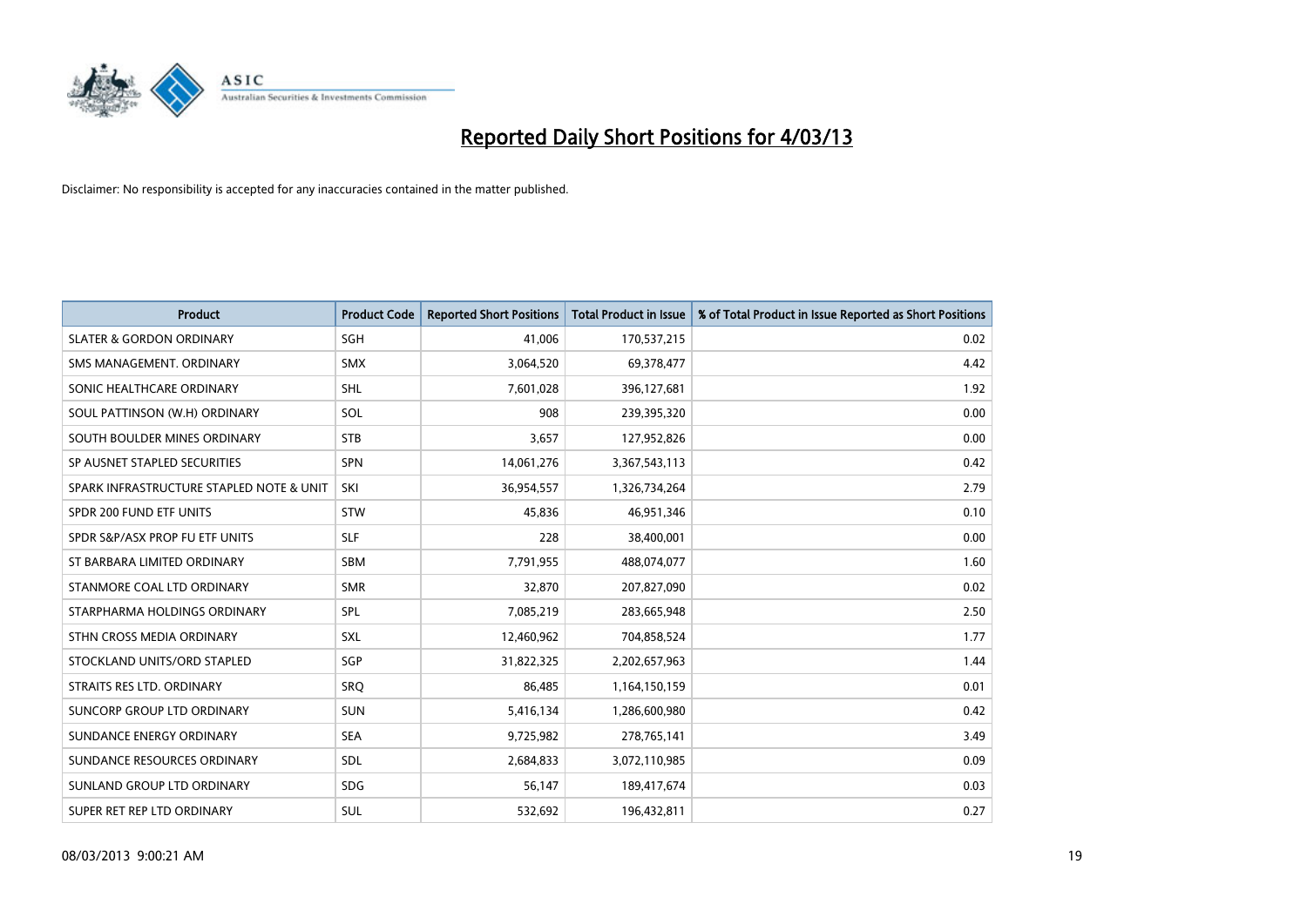

| <b>Product</b>                          | <b>Product Code</b> | <b>Reported Short Positions</b> | <b>Total Product in Issue</b> | % of Total Product in Issue Reported as Short Positions |
|-----------------------------------------|---------------------|---------------------------------|-------------------------------|---------------------------------------------------------|
| SYD AIRPORT STAPLED US PROHIBIT.        | SYD                 | 8,248,618                       | 1,861,210,782                 | 0.44                                                    |
| SYRAH RESOURCES ORDINARY                | <b>SYR</b>          | 99,435                          | 136,310,422                   | 0.07                                                    |
| TABCORP HOLDINGS LTD ORDINARY           | <b>TAH</b>          | 15,349,610                      | 734,015,737                   | 2.09                                                    |
| TALON PETROLEUM LTD DEFERRED SETTLEMENT | <b>TPD</b>          | 760,454                         | 98,135,939                    | 0.77                                                    |
| <b>TANAMI GOLD NL ORDINARY</b>          | <b>TAM</b>          | 1,122,398                       | 261,132,677                   | 0.43                                                    |
| TAP OIL LIMITED ORDINARY                | <b>TAP</b>          | 336,104                         | 241,608,606                   | 0.14                                                    |
| TASSAL GROUP LIMITED ORDINARY           | <b>TGR</b>          | 69,896                          | 146,304,404                   | 0.05                                                    |
| TATTS GROUP LTD ORDINARY                | <b>TTS</b>          | 6,395,630                       | 1,387,950,778                 | 0.46                                                    |
| <b>TECHNOLOGY ONE ORDINARY</b>          | <b>TNE</b>          | 35,958                          | 306,620,955                   | 0.01                                                    |
| TELECOM CORPORATION ORDINARY            | <b>TEL</b>          | 8,796,351                       | 1,816,996,462                 | 0.48                                                    |
| TELSTRA CORPORATION. ORDINARY           | <b>TLS</b>          | 26,558,715                      | 12,443,074,357                | 0.21                                                    |
| TEN NETWORK HOLDINGS ORDINARY           | <b>TEN</b>          | 94,259,591                      | 2,586,970,845                 | 3.64                                                    |
| TERANGA GOLD CORP CDI 1:1               | <b>TGZ</b>          | 34,502                          | 173,843,756                   | 0.02                                                    |
| THE REJECT SHOP ORDINARY                | <b>TRS</b>          | 2,300,084                       | 26,092,220                    | 8.82                                                    |
| THORN GROUP LIMITED ORDINARY            | <b>TGA</b>          | 2,417                           | 147,584,880                   | 0.00                                                    |
| TIGER RESOURCES ORDINARY                | <b>TGS</b>          | 1,872,528                       | 673,470,269                   | 0.28                                                    |
| TOLL HOLDINGS LTD ORDINARY              | <b>TOL</b>          | 33,534,876                      | 717,133,875                   | 4.68                                                    |
| TOX FREE SOLUTIONS ORDINARY             | <b>TOX</b>          | 1,075,611                       | 115,999,858                   | 0.93                                                    |
| TPG TELECOM LIMITED ORDINARY            | <b>TPM</b>          | 1,025,235                       | 793,808,141                   | 0.13                                                    |
| TRADE ME GROUP ORDINARY                 | <b>TME</b>          | 1,133,688                       | 396,017,568                   | 0.29                                                    |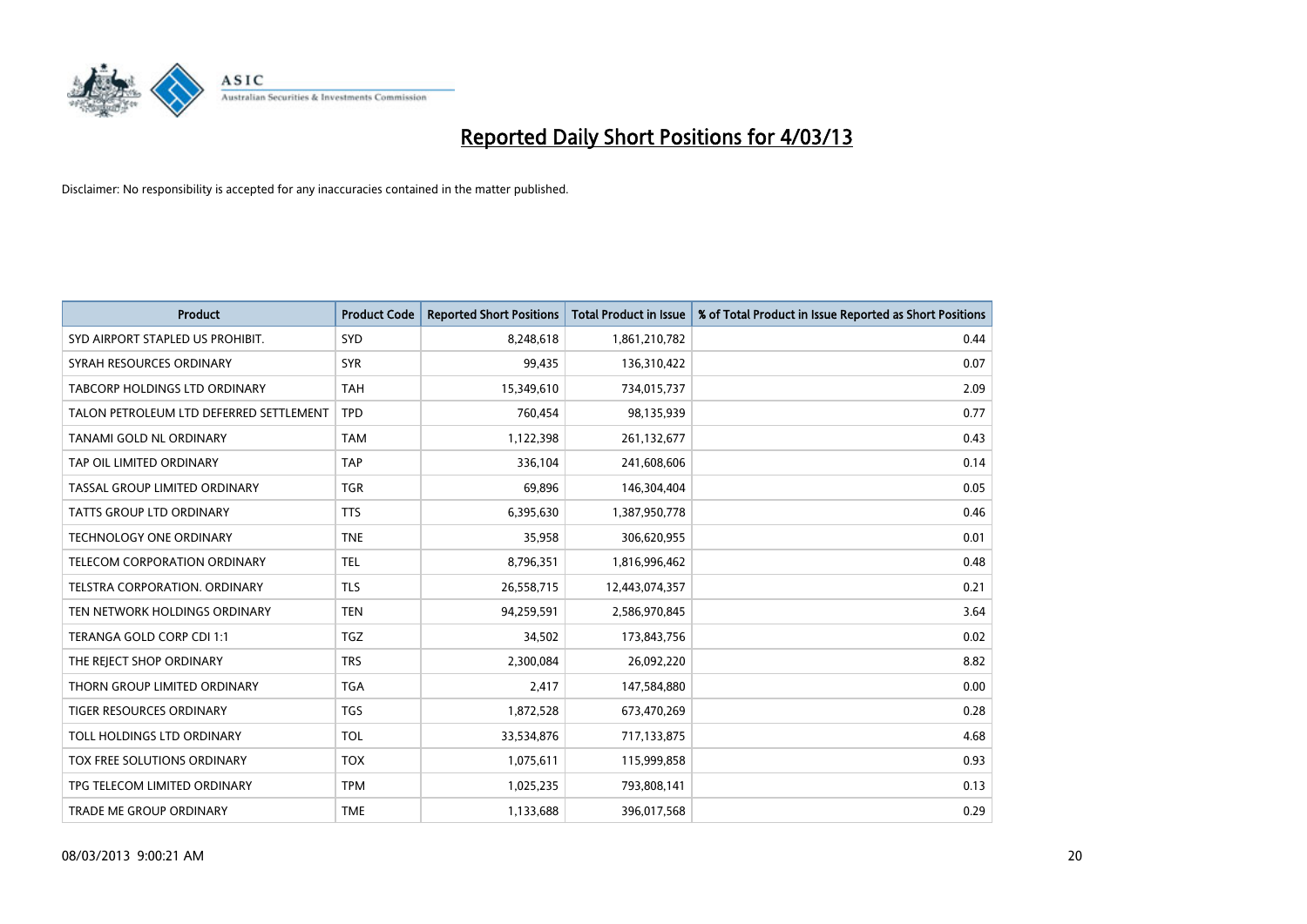

| <b>Product</b>                         | <b>Product Code</b> | <b>Reported Short Positions</b> | <b>Total Product in Issue</b> | % of Total Product in Issue Reported as Short Positions |
|----------------------------------------|---------------------|---------------------------------|-------------------------------|---------------------------------------------------------|
| <b>TRANSFIELD SERVICES ORDINARY</b>    | <b>TSE</b>          | 8,616,395                       | 512,457,716                   | 1.68                                                    |
| TRANSPACIFIC INDUST. ORDINARY          | <b>TPI</b>          | 9,696,512                       | 1,578,563,490                 | 0.61                                                    |
| TRANSURBAN GROUP TRIPLE STAPLED SEC.   | <b>TCL</b>          | 6,543,324                       | 1,481,594,818                 | 0.44                                                    |
| TREASURY WINE ESTATE ORDINARY          | <b>TWE</b>          | 20,766,692                      | 647,227,144                   | 3.21                                                    |
| TROY RESOURCES LTD ORDINARY            | <b>TRY</b>          | 195,597                         | 91,318,649                    | 0.21                                                    |
| UGL LIMITED ORDINARY                   | UGL                 | 7,365,147                       | 166,315,038                   | 4.43                                                    |
| UNILIFE CORPORATION CDI 6:1            | <b>UNS</b>          | 9,280                           | 247,822,566                   | 0.00                                                    |
| UXC LIMITED ORDINARY                   | <b>UXC</b>          | 135,726                         | 308,056,885                   | 0.04                                                    |
| <b>VENTURE MINERALS ORDINARY</b>       | <b>VMS</b>          | 227,760                         | 287,320,170                   | 0.08                                                    |
| <b>VILLAGE ROADSHOW LTD ORDINARY</b>   | <b>VRL</b>          | 406                             | 156,851,589                   | 0.00                                                    |
| <b>VIRGIN AUS HLDG LTD ORDINARY</b>    | <b>VAH</b>          | 71,371,917                      | 2,455,775,111                 | 2.91                                                    |
| VNGD AUS SHARES ETF UNITS              | <b>VAS</b>          | 771                             | 5,847,438                     | 0.01                                                    |
| <b>VOCUS COMMS LTD ORDINARY</b>        | <b>VOC</b>          | 112,671                         | 77,984,492                    | 0.14                                                    |
| WAM CAPITAL LIMITED ORDINARY           | <b>WAM</b>          | 70                              | 188,871,704                   | 0.00                                                    |
| <b>WATPAC LIMITED ORDINARY</b>         | <b>WTP</b>          | 242,339                         | 184,332,526                   | 0.13                                                    |
| <b>WDS LIMITED ORDINARY</b>            | <b>WDS</b>          | 7                               | 144,740,614                   | 0.00                                                    |
| WEBJET LIMITED ORDINARY                | <b>WEB</b>          | 99,364                          | 79,397,959                    | 0.13                                                    |
| <b>WESFARMERS LIMITED ORDINARY</b>     | <b>WES</b>          | 25,712,540                      | 1,006,651,982                 | 2.55                                                    |
| WESFARMERS LIMITED PARTIALLY PROTECTED | <b>WESN</b>         | 16,506                          | 150,541,616                   | 0.01                                                    |
| WESTERN AREAS LTD ORDINARY             | <b>WSA</b>          | 12,275,135                      | 196,843,803                   | 6.24                                                    |